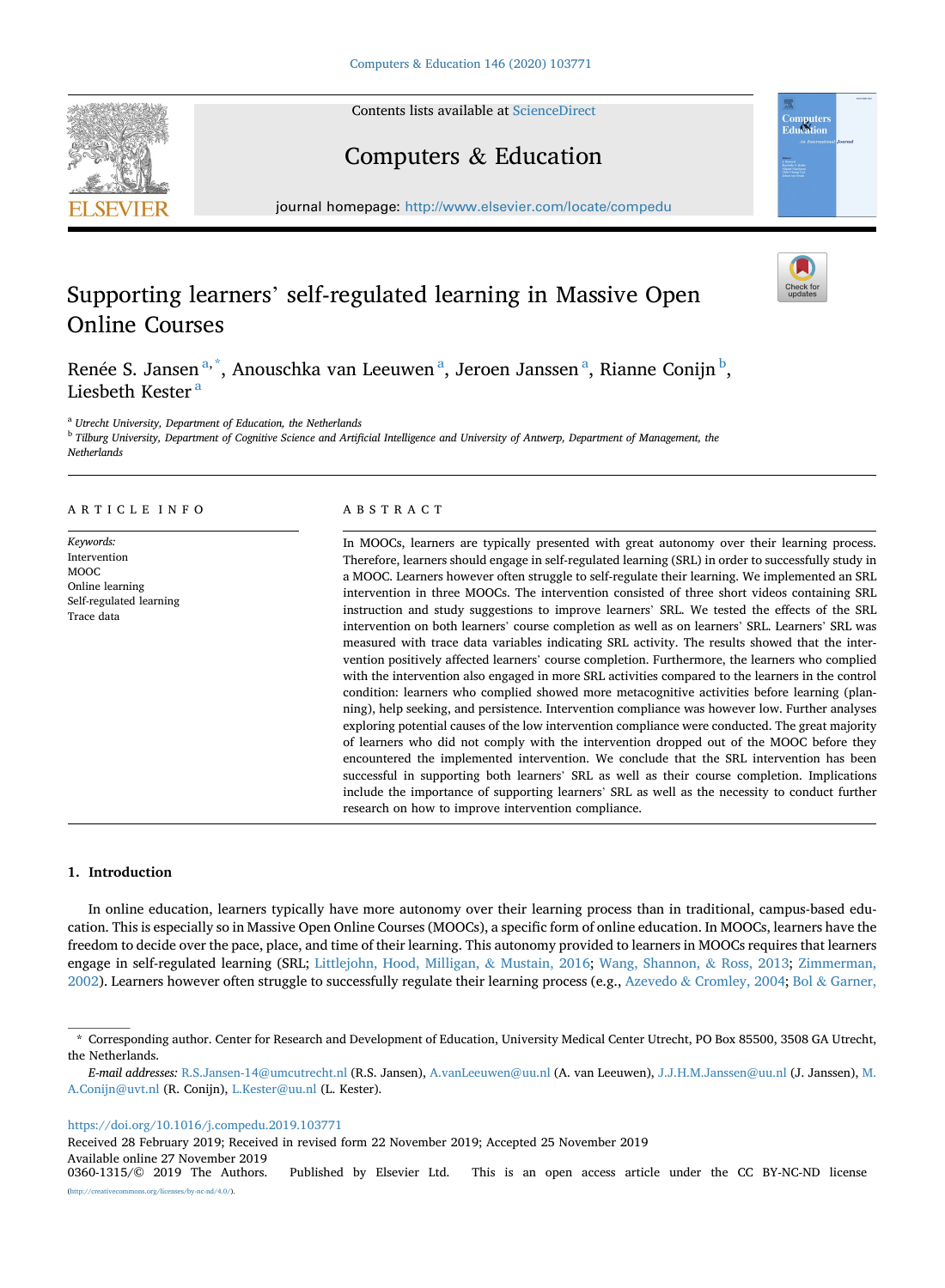[2011;](#page-14-0) Dunlosky & [Lipko, 2007; Peverly, Brobst, Graham,](#page-15-0) & Shaw, 2003). It is therefore important to support learners' SRL. In this study, we present an SRL intervention implemented in three MOOCs to improve learners' SRL as well as their course completion.

## *1.1. Self-regulated learning*

In order to successfully deal with the autonomy offered in online education, learners have to engage in SRL. SRL entails that learners are actively involved in their learning, both metacognitively, as well as motivationally, and behaviorally [\(Zimmerman, 2002](#page-16-0)). SRL is split into three phases: the forethought, the performance, and the reflection phase. In the forethought phase, learners who self-regulate set goals and plan their learning. In the performance phase, learners work on the task, monitor their learning, seek help when needed and focus their attention. In the reflection phase, learners reflect on their progress and the cognitive strategies they used (Puustinen & [Pulkkinen, 2001; Zimmerman, 2002\)](#page-16-0).

The influence of SRL on course outcomes and academic achievement has been studied extensively. Meta-analyses have shown that the relationships between SRL and academic achievement and SRL and course outcomes are significant and positive across educational levels ([Boer, Donker-Bergstra, Kostons,](#page-14-0) & Korpershoek, 2013; Broadbent & [Poon, 2015](#page-14-0); [Dignath, Buettner,](#page-15-0) & Langfeldt, 2008; [Dignath](#page-15-0) & [Büttner, 2008;](#page-15-0) [Sitzmann](#page-16-0) & Ely, 2011): when learners engage more in SRL, their achievement is enhanced. However, students differ in their abilities to accurately regulate their learning (e.g., Azevedo & [Cromley, 2004](#page-14-0); Bol & [Garner, 2011;](#page-14-0) Dunlosky & [Lipko, 2007](#page-15-0); [Peverly et al., 2003](#page-15-0)). Therefore, scholars have invested much effort in exploring the effects of SRL interventions on SRL and achievement, reasoning that when interventions are successful in increasing students' SRL, their achievement will also increase. SRL interventions are, for instance, designed to inform learners about SRL strategies and the importance of SRL, or to prompt students to monitor and reflect on their learning, or to have learners track their learning in a diary (e.g., [Berthold, Nückles,](#page-14-0) & Renkl, 2007; Dörrenbächer & [Perels, 2016;](#page-15-0) Rosário [et al., 2010\)](#page-16-0). The effects of SRL interventions have been integrated in a number of meta-analyses. These meta-analyses consistently show that SRL interventions are effective both in improving learners' SRL knowledge and activities, as well as their course performance and overall academic achievement ([Boer et al., 2013](#page-14-0); [de Bruijn-Smolders, Timmers,](#page-14-0) [Gawke, Schoonman,](#page-14-0) & Born, 2016; [Devolder, van Braak,](#page-15-0) & Tondeur, 2012; Dignath & [Büttner, 2008\)](#page-15-0).

#### *1.2. SRL in Massive Open Online Courses*

SRL becomes of greater importance for learner success when the learning process is less externally regulated (e.g., by the teacher). Learners must then manage their learning to a greater extent, making SRL more critical (Beishuizen & [Steffens, 2011](#page-14-0); [Wang et al.,](#page-16-0) [2013\)](#page-16-0). Massive Open Online Courses (MOOCs) are a particular form of online education in which learners are provided with a great amount of autonomy (Hew & [Cheung, 2014;](#page-15-0) Kizilcec & [Halawa, 2015](#page-15-0)). MOOCs are courses offered by universities on designated MOOC platforms (e.g., edX and Coursera). These courses are free of charge and available to anyone with an Internet connection. There usually are no prior knowledge requirements. Due to their open character, MOOCs often attract hundreds to thousands of learners. In MOOCs, learners are free to study what, where and when they like. In terms of Anderson's framework of interaction equivalence (Miyazou & [Anderson, 2013\)](#page-15-0), most MOOCs are high on student-content interaction, but low on teacher-student and student-student interaction. Thus, learning occurs primarily through self-study. The autonomy offered to learners underpins the need for students to self-regulate their learning in order to be successful in a MOOC [\(Azevedo, 2005;](#page-14-0) Kizilcec, Pérez-Sanagustín, & [Maldonado, 2017\)](#page-15-0).

The necessity of SRL in MOOCs in combination with the increased number of MOOCs offered (Allen  $\&$  [Seaman, 2016](#page-14-0)) has made researching learners' SRL in this context topical and valuable. Initially, research on SRL in MOOCs and other forms of online education made use of questionnaires, showing positive correlations between self-reported SRL activity and course completion ([Wang et al.,](#page-16-0) [2013;](#page-16-0) Yukselturk & [Bulut, 2007\)](#page-16-0). Recently, however, trace data are increasingly used to study SRL. Trace data consist of information that is automatically stored as learners engage with the online course materials, for instance when they watch a video, submit their answer to a quiz question, or navigate to a page. This automatically stored log of all learner activities forms a trace of their learning behavior, hence the term *trace data*. Within the field of educational data mining, trace data have been used to identify variables related to student success (e.g., Lerche & [Kiel, 2018;](#page-15-0) Theobald, Bellhäuser, & Imhof, 2018). Several researchers have attempted to use trace data as an indicator of learners' SRL. [Kizilcec et al. \(2017\)](#page-15-0) for instance related learners' self-reported SRL to their trace data. The authors identified short sequences of activities (e.g., revisiting an assessment after completing a lecture) that occurred more commonly for learners that scored highly on their SRL scales (e.g., strategic planning, help seeking) compared to learners that scored low on that particular scale. Overall they found that learners who reported stronger SRL skills were more likely to revisit course materials they had already completed. Unfortunately, the authors did not explain these correlations; information on why specific SRL scales and activity sequences are associated is missing.

Maldonado-Mahauad, Pérez-Sanagustín, Kizilcec, Morales, and Munoz-Gama (2018) took a different approach and made use of trace data only. They first identified the most common patterns of activity between when a learner started a learning session and when the learner finished the learning session. These learning patterns were then labeled based on the activities that occurred. For instance, one of the patterns was labeled '*video lecture complete to assessment try*', as it involved the learner starting the session with watching a video and ending the session with working on an assessment. The authors then attempted to associate each of these six frequently occurring patterns to SRL strategies. '*Video lecture complete to assessment try*' was interpreted as self-evaluation, as the learner first studied material and then tested him/herself. While the labeling of the patterns is subjective, the results of the study do show that learners engage with the course materials in different ways and that SRL interpretations of these patterns are possible.

In contrast to [Maldonado-Mahauad et al. \(2018\)](#page-15-0), [Min and Jingyan \(2017\)](#page-15-0) and [Cicchinelli et al. \(2018, pp. 191](#page-15-0)–200) took a top down approach to their analyses. In both studies, researchers defined a priori how instantiations of SRL would be visible in trace data.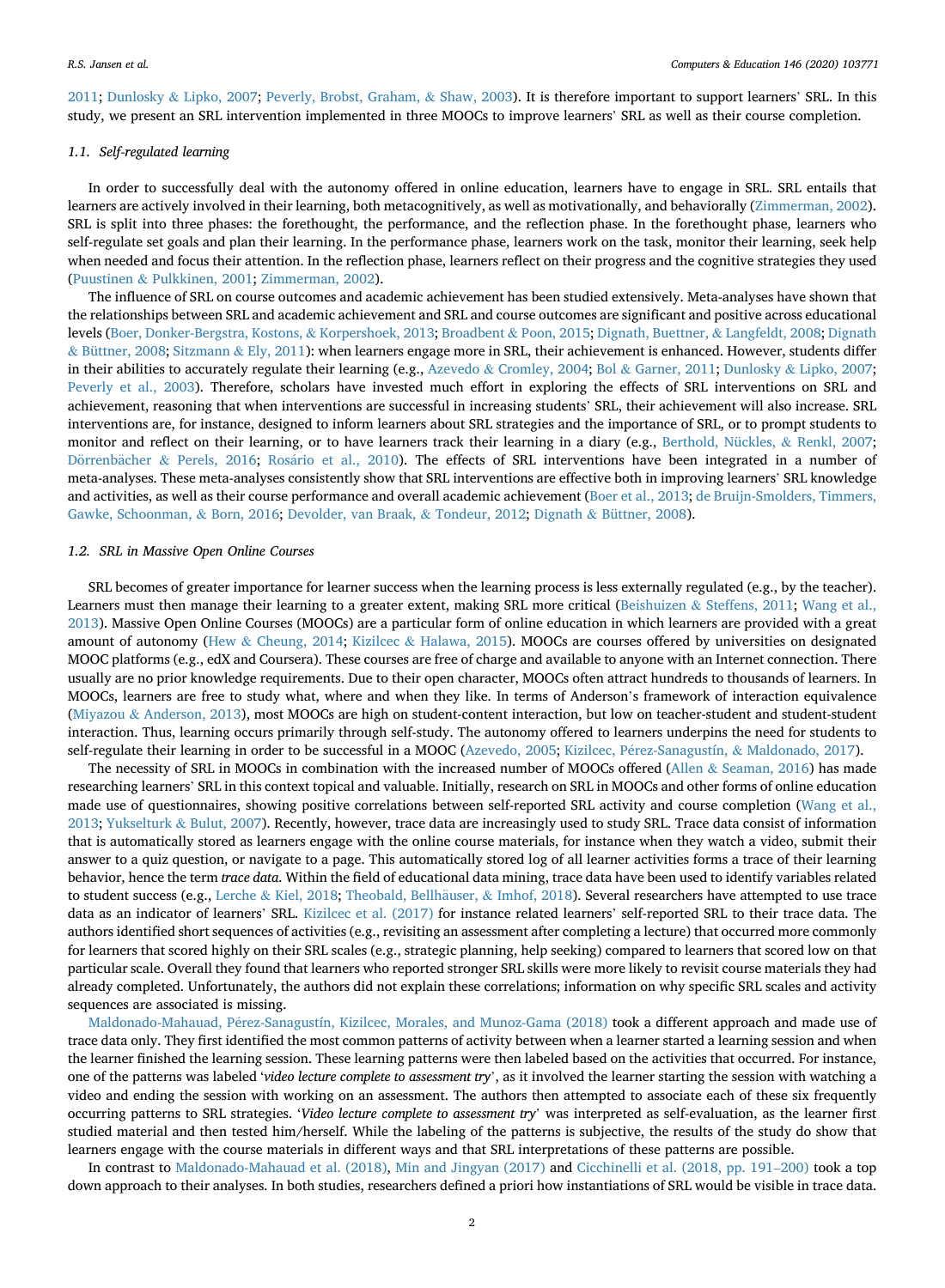[Min and Jingyan \(2017\)](#page-15-0) defined activities signaling each of the three phases of SRL, for instance, viewing the progress page was labeled as an instance of reflection, as course progress information helps learners review their performance. The majority of learners were classified as less-effective self-regulated learners as their trace data did not indicate activities in all three SRL phases. More effective self-regulated learners (i.e., those whose trace data showed activities in all three phases), showed greater persistence in the course and achieved higher course grades. [Cicchinelli et al. \(2018, pp. 191](#page-15-0)–200) related the frequency of learners' planning (e.g., viewing course organization information), monitoring (e.g., solving quizzes), and regulating (e.g., viewing content) activities to their course performance. The number of planning, monitoring, and regulating activities learners engaged in were all three strongly related to learners' course performance. In sum, these recent studies show that SRL can be identified in trace data. Furthermore, SRL detected in trace data seems to predict learners' success in these online environments.

## *1.3. Supporting SRL in MOOCs*

The importance of SRL for successful MOOC learning has not only spurred research into measuring SRL with trace data; researchers have also started exploring the effectiveness of SRL interventions in this context. Kizilcec, Pérez-Sanagustín, and Maldonado (2016) asked 17 successful learners of a MOOC to write down study tips for those starting the MOOC. As an intervention, the tips were presented to half of the learners in a pre-course survey. These learners were asked to rate the usefulness of the tips. The learners in the control group were not presented the tips; they were presented the course topics and were asked to rate the usefulness of these topics for their career. To determine the effectiveness of the intervention, students' persistence (i.e., percentage of video lectures watched) and achievement (i.e., percentage of assignments completed with a passing grade) were measured. No differences were found between those learners who had and had not been presented the study tips in the survey. The authors provided several explanations for the lack of significant differences, including that the intervention may have been too small and insufficiently integrated with the rest of the course.

[Yeomans and Reich \(2017\)](#page-16-0) also implemented an intervention in a pre-course survey. They measured the effects of the intervention on course completion, in line with [Kizilcec et al. \(2016\)](#page-15-0), as well as on course verification (i.e., buying the course certificate). The intervention of [Yeomans and Reich \(2017\)](#page-16-0) was more strongly related to the course content and required more input from learners. In the voluntary pre-course survey, learners were randomly assigned to a control condition or a planning condition. In the planning condition, learners were asked to describe any specific plans they had for learning the course content and completing quizzes and assignments. The implemented planning prompts increased completion and verification rates. The results thereby showed that SRL interventions in MOOCs can be effective; achievement was improved by linking the intervention to the course content and prompting learners to engage in SRL.

[Davis, Triglianos, Hauff, and Houben \(2018\)](#page-15-0) made an even stronger connection between the course content and the intervention, by integrating the intervention in the course environment instead of integrating the intervention in a pre-course survey. The intervention was presented to all learners. The effects of the intervention were studied by comparing the learners who complied with the intervention with the learners who did not interact with the intervention (self-selected control group). The intervention consisted of asking learners to express their motivation to follow the course. This motivation expression was presented back to learners while learners studied the course content. The intervention furthermore entailed asking learners to indicate how many videos they would watch, how many quizzes they would make, and how much time they intended to spend in the course in the upcoming week. Progression towards these self-set goals was visually depicted in the course environment. Those who complied with the intervention (i.e., submitted at least one weekly motivation expression and one weekly plan) engaged in the course to a much greater extent (e.g., time spend, videos watched, quizzes made), than those who did not comply. However, causality could not be established as all learners were presented with the intervention. Those learners who complied with the intervention may have differed from the learners in the self-selected control group before the intervention; for example, those who were more active in the course may have self-selected to also engage with the intervention.

From these studies measuring and improving learners' SRL in MOOCs, we identify several implications. First, research on SRL interventions in MOOCs is sparse and more research is needed to learn how SRL can be supported in these learning environments. Second, having learners comply with the intervention is challenging, which is a common problem in SRL support research ([Clarebout](#page-15-0)  $\&$ [Elen, 2006;](#page-15-0) [Clarebout, Horz, Schnotz,](#page-15-0) & Elen, 2010). Therefore, an intervention that is embedded in the course, that stimulates learners to think about and improve their SRL, is likely to be most effective. Third, while researchers are trying to identify instances of SRL in trace data, effects of SRL interventions have been measured in terms of simple interaction frequencies, course completion, and verification. We consider it worthwhile to combine these strands of research into SRL in the context of MOOCs. We thus propose measurement of the effects of an SRL intervention on SRL indicators obtained from trace data, in addition to measuring the effects of an SRL intervention on SRL with a questionnaire. Not only would such a study lead to greater insight into the effects of SRL interventions, but it would also shed light onto *why* SRL interventions improve course completion. Therefore, we propose a study in which the effects of an SRL intervention are measured on course completion *and* on SRL activity, with the latter measured with both a questionnaire as well as with trace data.

## *1.4. Current study*

In the current paper, we present the results and implications of an SRL intervention study. Learners in three MOOCs were randomly divided over a control and an intervention condition. The intervention focused on all three phases of Zimmerman's model of SRL, to improve the effectiveness of the intervention and to help learners understand the relations between the different phases ([Schmitz](#page-16-0)  $\&$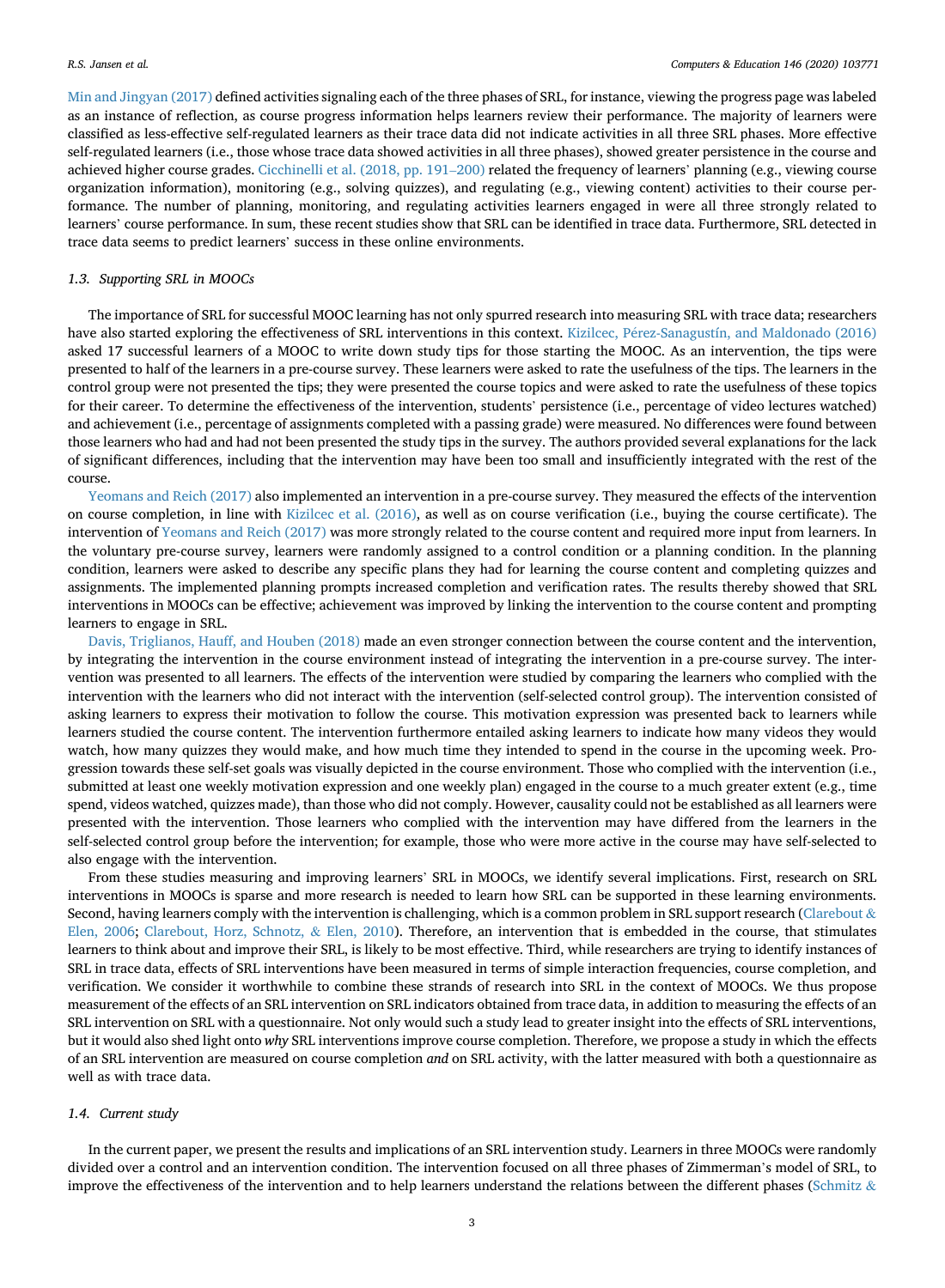[Wiese, 2006\)](#page-16-0). We measured the effects of the intervention both on learners' SRL as well as on their course completion. Following suggestions for SRL research, we pay special attention to the coupling between SRL theory, the intervention and the SRL measures [\(Kizilcec et al., 2017;](#page-15-0) Pérez-Álvarez, [Maldonado-Mahauad,](#page-15-0) & Pérez-Sanagustín, 2018).

The following research questions were formulated:

- 1. Does an SRL intervention in a MOOC affect learners' SRL as (a) measured with a self-report SRL questionnaire, and (b) measured with SRL indicators in trace data?
- 2. Does an SRL intervention in a MOOC affect learners' course completion?

# **2. Method**

## *2.1. Participants*

Data were gathered in three MOOCs. The MOOCs were titled Child Development, Clinical Epidemiology, and Human Rights. In each MOOC, participants were randomly divided over two versions of the course: an experimental version and a control version. In total, 2,426 learners enrolled in one of the three MOOCs. However, there is a large difference in the number of learners who enroll in a MOOC and the number of learners who actually log in to the course at least once and engage in any activity ([Davis et al., 2018](#page-15-0); [DeBoer,](#page-15-0) Ho, Stump, & [Breslow, 2014](#page-15-0); [Jordan, 2014](#page-15-0)). In our sample, 955 out of the 2,426 enrolled learners (39%) never engaged in any behavior within the MOOCs. These learners were excluded from further analyses. A distribution of the learners included in the analyses over conditions and MOOCs is presented in Table 1. As Coursera stopped the collection of demographic information with a voluntary survey in March 2015 and no longer allows collection of such data, demographic information is available for only 80 learners who enrolled in one of the MOOCs (44 of which were active learners). We therefore do not report learners' demographics.

# *2.2. Context*

The experiment was conducted in three MOOCs offered by a Dutch university on Coursera. Although each MOOC covered a different domain (social sciences, law, medicine), the instructional design of the MOOCs was similar. In each MOOC, content was split into different course modules, each of which had a specific topic. All MOOCs had five modules containing the main content, and one final module containing a final exam. The MOOC on Clinical Epidemiology also had a separate introductory module at the start of the MOOC (total of seven modules). For the other two MOOCs, the first content module started with a course introduction (total of six modules). The content modules in all MOOCs contained a mixture of videos and readings. Course materials were alternated with quiz questions in all three MOOCs, and all content modules ended with a quiz on the content of the whole module. A distinction was made between graded quizzes and practice quizzes. Graded quizzes counted towards the course grade and were mandatory for students who wanted to obtain the course certificate. Practice quizzes were highly similar to graded quizzes, as they had a threshold to pass and a deadline, but they were voluntary and did not count towards a learner's course grade. The MOOCs on Clinical Epidemiology and Human Rights both had only one practice quiz, all other quizzes included in the MOOCs were graded. The MOOC on Child Development only included practice quizzes: both the short quizzes in between videos as well as the larger quizzes at the end of modules were not graded. All MOOCs also contained several peer-graded assignments which counted towards the course grade. In the MOOC on Child Development these peer-graded assignments were the only graded components. Both graded quizzes as well as peer-graded assignments were assigned a weight by the course designer. The total weight of graded items always sums to 100%. Learners' course completion was calculated by summing the weight of the graded items (i.e., quizzes and assignments) they had passed.

The MOOCs had a fixed start data before which learners had to register. When registering for the MOOC, learners could access all materials of the first module. When the MOOC started, all other materials (module 2–6 or 2–7) became available for learners. Learners could then view all videos, access all readings, and work on quizzes and peer-assessed assignments. The suggested pace of the MOOCs was one module per week. This pace was enforced on learners as the quizzes and assignments all had deadlines. The deadline for the quizzes in module 1 was one week after the start of the MOOC; the deadline for quizzes and assignments in module 2 was two weeks after the start of the MOOC, and so on. Quizzes and assignments could however still be completed after their deadline had passed; their final (and real) deadline was the course end which was six or seven weeks after the course start. The deadlines thus solely functioned to help learners regulate their learning. Videos and readings were accessible all throughout the duration of the course. After the final deadline - six weeks after the start of the MOOCs with six modules and seven weeks after the start of the MOOC with seven modules the courses closed.

All throughout the course, learners could access information about the course goals and structure through the Course Info page.

# **Table 1**

Distribution of learners over conditions and over MOOCs.

|                               |              | Child Development | Clinical Epidemiology | Human Rights |
|-------------------------------|--------------|-------------------|-----------------------|--------------|
| Enrollments ( $n = 2,426$ )   | Control      | 721               | 148                   | 337          |
|                               | Intervention | 723               | 160                   | 337          |
| Active learners $(n = 1,471)$ | Control      | 438               | 98                    | 175          |
|                               | Intervention | 469               | 114                   | 177          |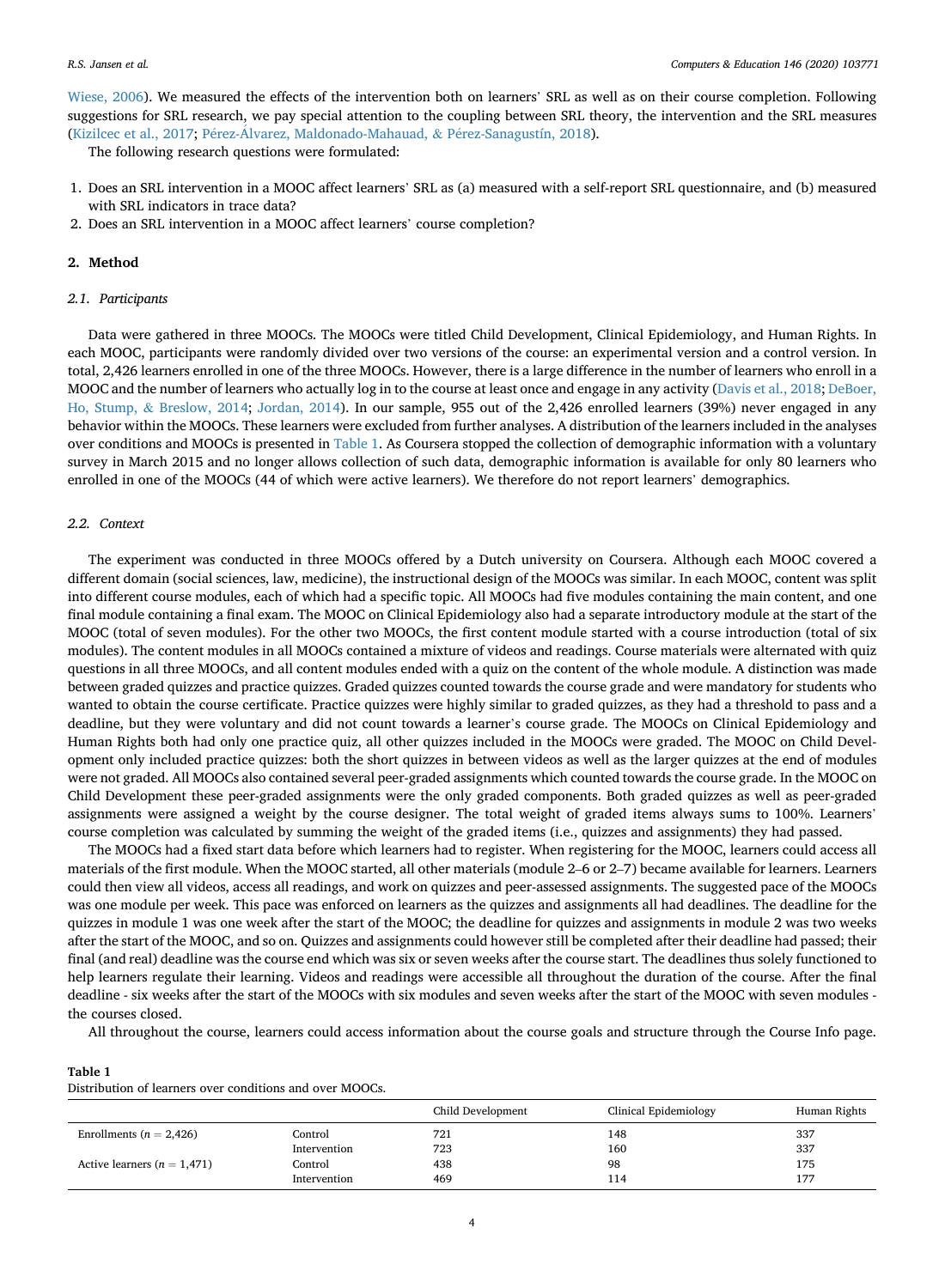Information on graded assignments (due date, weight, passing status yes/no, and grade) was always available through the Grades page.

### *2.3. Intervention*

Learners were randomly divided over the control and experimental versions of the courses upon enrollment. The educational materials in both versions of the courses were identical. The intervention materials added to the experimental version of the course were the only difference between the two versions.

To support learners in all three phases of Zimmerman's model of SRL, the intervention consisted of three parts: part one on the forethought phase, part two on the performance phase, and part three on the appraisal phase [\(Becker, 2013](#page-14-0); Dörrenbächer & Perels, [2016;](#page-15-0) [Zimmerman, 2002](#page-16-0)). By supporting learners' SRL in all three phases, learners not only learned about SRL and SRL activities, but also about the interconnections between phases (Schmitz & [Wiese, 2006\)](#page-16-0). The phases were presented to learners as the '*preparation phase*', the '*action phase*', and the '*reflection phase*' to ease understanding. Each part of the intervention consisted of (i) a short video (3–4 min) with information on the three-phase model of SRL and several suggestions on how to improve SRL in the phase the video focused on. The presenter in the videos was a peer model who introduced himself at the start as a student who had previously taken the course. A peer model was chosen to increase the similarity between learners and the presenter, and to improve learners' belief in the usefulness and attainability of the suggestions ([Bandura, 1994;](#page-14-0) Rosário [et al., 2010](#page-16-0); [Wischgoll, 2016\)](#page-16-0). As there were likely large differences with respect to learners' ability to regulate their learning, three or four different suggestions were given in each video. Thereby we attempted to appeal to the large diversity of learners (Masui & [De Corte, 2005\)](#page-15-0). After the video, (ii) learners were asked to rate the usefulness of each of the suggestions given on a 5-point Likert scale with the endpoints labeled 'not useful'  $(= 1)$  and 'very useful'  $(= 5)$ . These questions served a dual purpose. First, they required students to evaluate the advice and thus to reflect on it. Second, the questions served to determine if the intervention resonated with learners' needs. After the closed-questions, learners were (iii) presented an open-ended question asking them to indicate how they could improve their learning in the SRL phase. This open question was a prompt for learners to apply the advice to their own learning process.

In the first video, three suggestions were given on how to improve one's learning in the preparation phase (SRL activity indicated in *italics*): (a) check the course content on the Course Info page to help you with goal setting *(goal setting)*, (b) set time for learning *(planning/time management)*, and (c) make your planning specific and concrete *(planning)*. The advice for the action phase was structured into two steps. Step one focused on monitoring and provided learners with two suggestions to monitor their learning: (a) note-taking or (b) taking quizzes *(monitoring)*. Step two focused on actions to take when a gap in knowledge is detected: (a) increase focus by taking a short break or by taking notes *(persistence)* or (b) seek help on for instance the course forum *(help seeking).* The third video focused on the reflection phase. Three suggestions were given: (a) think about what you learned *(reflection)*, think about how you learned *(strategy regulation)*, and think about what you will do the next time you learn *(planning)*.

To help learners understand the relation between the three videos, the SRL model was presented at the start and at the end of each video. The presenter explained the relationship between the three phases and indicated the phase the current video focused on. The presenter furthermore referred to the other videos (e.g., "*in the next video I will be giving you some tips and tricks on the reflection phase, the last phase you encounter during learning*"). The SRL model and the SRL suggestions were depicted when they were mentioned, thereby presenting the information in two modalities to help learners comprehend the material (Low & [Sweller, 2014\)](#page-15-0). As with all videos in Coursera, transcripts of the videos were provided to learners. Screenshots of the SRL videos are presented in Figs. 1 and 2.

All intervention materials were embedded into the course structure to make sure learners automatically came across the videos and questions, as learners are unlikely to actively look for help (Clarebout & [Elen, 2006; Clarebout et al., 2010; Davis, Chen, Van der Zee,](#page-15-0) Hauff, & [Houben, 2016](#page-15-0)). The video and questions on the preparation phase were added to the first content module (module 1 for the MOOCs on Human Rights and Child Development, and module 2 for the MOOC on Clinical Epidemiology). The intervention on the action phase was added to the second content module, and the intervention on the reflection phase was added to the third content module. The intervention materials were included after the final content materials of the module, but before the final quiz of the module.

The scripts of the intervention videos and the questions presented to learners are available as online supplementary material.



**Fig. 1.** Screenshot of the SRL model presentation in the intervention video.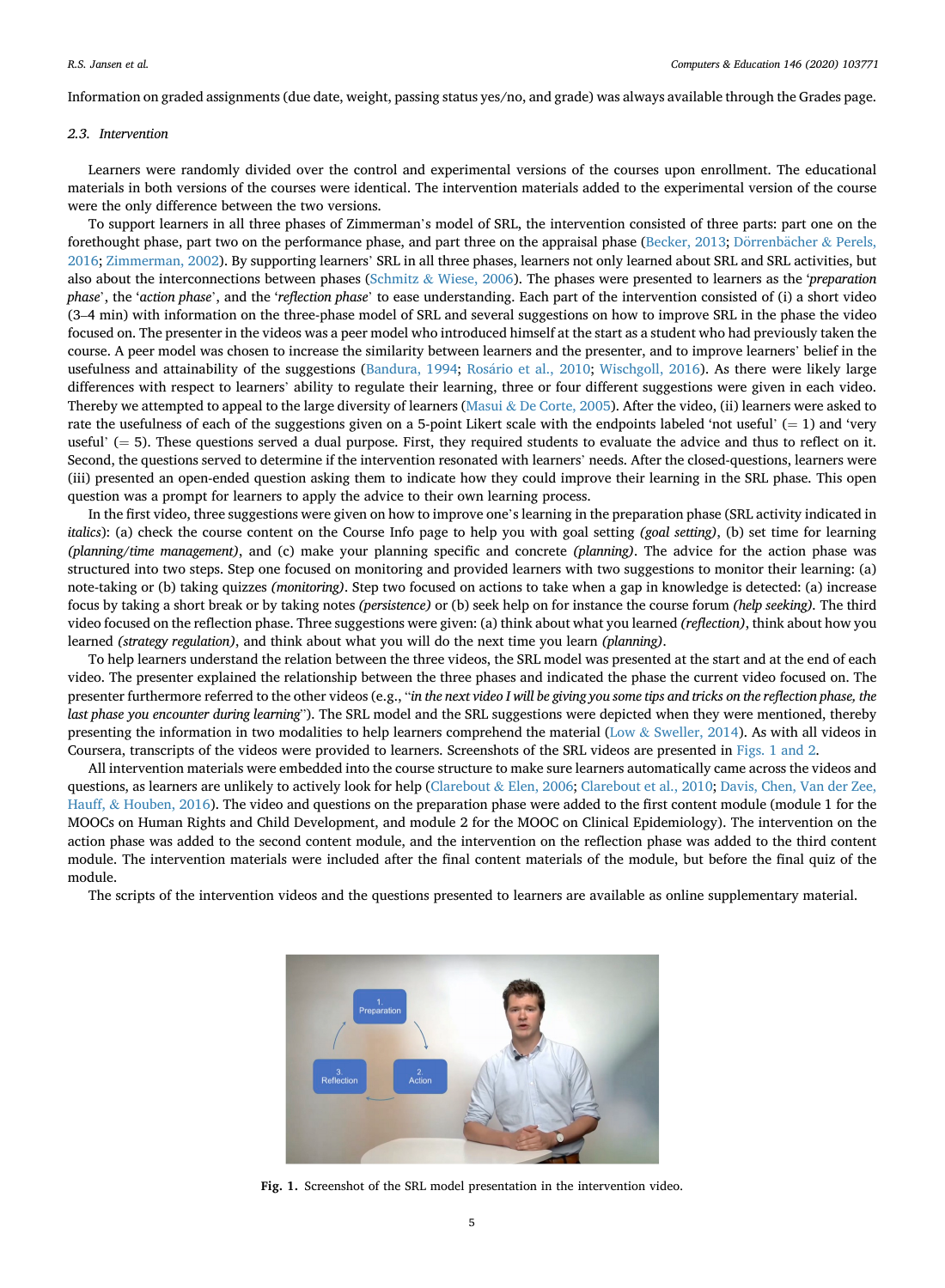

**Fig. 2.** Screenshot of the study suggestions given in the intervention video.

#### *2.4. Measures*

## *2.4.1. SRL questionnaire*

Learners' SRL was measured with the Self-regulated Online Learning Questionnaire – Revised (SOL-Q-R; [Jansen, Van Leeuwen,](#page-15-0) Janssen, & [Kester, 2018\)](#page-15-0) at the start and at the end of each course. Learners were invited to fill out the questionnaire as a voluntary activity within the learning environment. The questionnaire consisted of 42 items divided over 7 scales: metacognitive activities before learning (7 items, α = 0.87), metacognitive activities during learning (7 items, α = 0.80), metacognitive activities after learning (6 items,  $\alpha = 0.85$ ), time management (5 items,  $\alpha = 0.69$ ), environmental structuring (4 items,  $\alpha = 0.81$ ), persistence (7 items,  $\alpha = 0.86$ ), and help seeking (6 items,  $\alpha = 0.92$ ). A total of 193 learners filled out the SOL-Q-R, 96 learners in the control condition and 97 learners in the intervention condition.

# *2.4.2. Course intention*

Learners were asked to indicate their course intention in the pre-course questionnaire, which furthermore contained the SOL-Q-R. Course intention was measured with a single item: "In this course I intend to ...". The answering options ranged from 'browse'  $(= 1)$  to 'participate in 100% of the learning activities and strive for a certificate' ( $= 8$ ; [Henderikx, Kreijns,](#page-15-0) & Kalz, 2017).

## *2.4.3. Course evaluation*

The post-course questionnaire contained several questions measuring learners' course experience in addition to the SOL-Q-R. Learners were asked to grade the course on a scale of 1–10, to rate the course workload and course difficulty on a scale on a 5 point scale ranging from 'too light'  $(= 1)$  to 'too heavy'  $(= 5)$ , and to indicate if the number of hours spent on the course was according to their expectations. Learners in the intervention condition were then asked for their opinion, both positive and negative, of the SRL videos. The final open-ended questions in the course evaluation, posed to both groups, were what they liked most about the course and what they liked least about the course. Since only 21 learners filled out the course evaluation, these data were not used for further analyses.

# *2.4.4. SRL indicators in trace data*

All learners' activities in Coursera were stored on the platform's server. Activities stored include, but are not limited to, video interaction events (play, pause, stop, seek), quiz interaction events (open quiz, submit answers), marking readings as completed, submitting assignments and assessing peers, visiting and posting on the forum, and navigating between pages. Video interactions were stored every 5 s. This type of trace data is known as *heartbeat data*. Furthermore, progress records showed learners' scores on quizzes and assignments, and the course materials they had completed. By keeping track of all these activities with a timestamp, the trace data formed a trace of a learner's path through the course.

By extracting variables from the trace data related to SRL, the influence of the intervention on learners' SRL was assessed. Below, the list of variables extracted in the current study is presented. In total, 12 variables were extracted from the trace data. For each variable, the aspect of SRL measured is indicated, as well as how the intervention may have influenced the variable measured.

*2.4.4.1. Accessing overall course information.* The Course Info page provided learners with general information on the course: the topics of the modules, a list of materials per module, and a list of graded elements per module. The Course Info page furthermore provided learners with an indication of the time required per module, the level of the course and more information on the requirements to pass the course. This information is valuable for learners as it helps them with goal setting and planning. [Cicchinelli et al. \(2018, pp.](#page-15-0) 191–[200\)](#page-15-0) found the frequency of accessing course information (both general info and detailed week by week info) to be significantly correlated to quiz scores ( $r = 0.69$ ) and final exam scores ( $r = 0.60$ ). In the video with suggestions for the preparation phase, learners were specifically instructed to visit the Course Info page to help them set goals. The number of visits to the Course Info page was therefore included as a variable indicating goal setting and planning, which are metacognitive activities before learning.

*2.4.4.2. Accessing weekly course information.* The weekly course information provided learners with a more detailed overview of the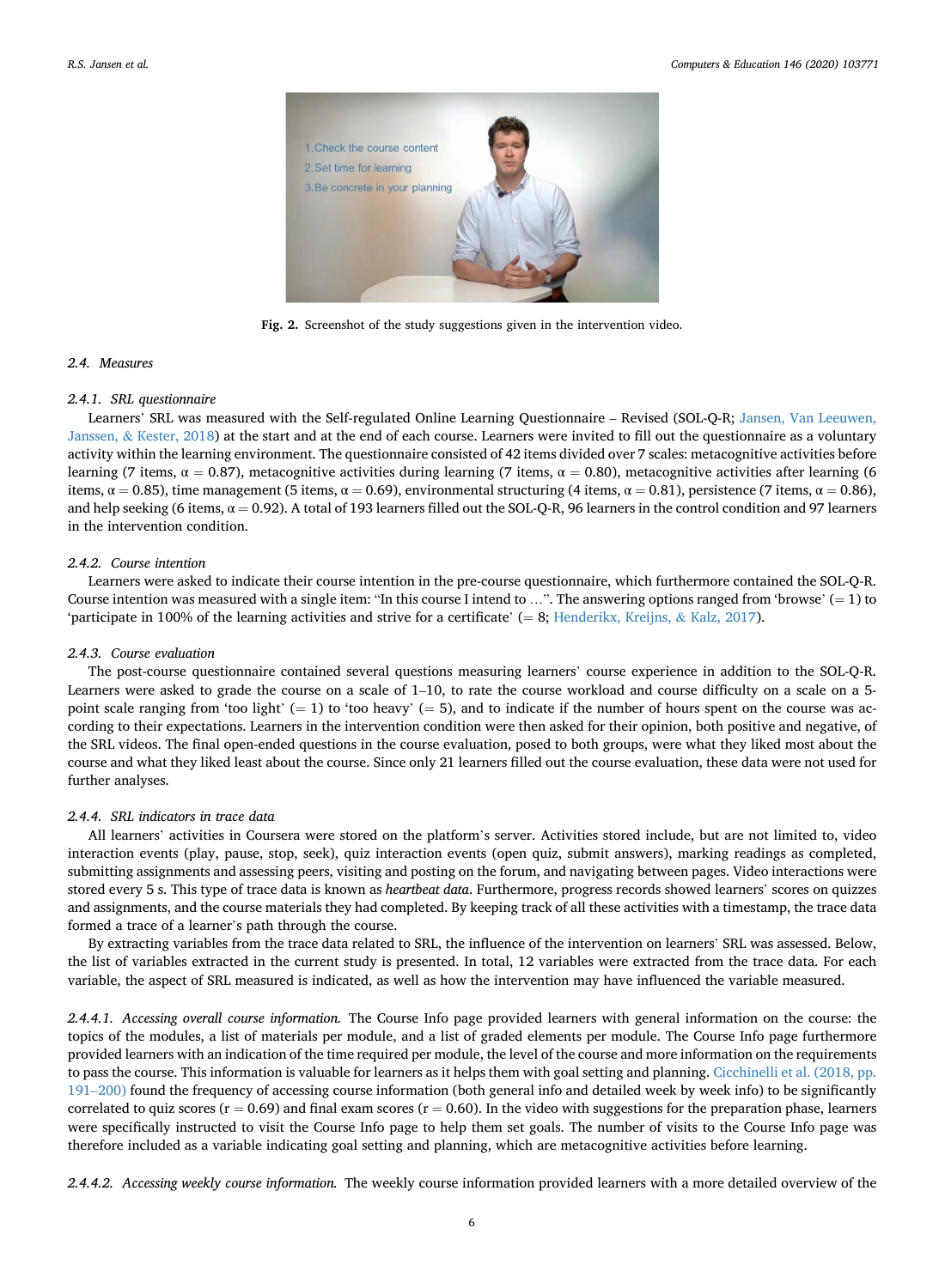materials per week. In addition to a listing of the materials, quizzes, and assignments (which was also presented on the Course Home and the Course Info pages), an indication of the time necessary to complete each element was given. Accessing this information is related to achievement, as explained above [\(Cicchinelli et al., 2018,](#page-15-0) pp. 191–200). Information on the time needed to complete materials is necessary to make a specific, realistic and time-bound planning. Creating such a planning is known to be related to course completion and course verification (Yeomans & [Reich, 2017](#page-16-0)). The number of times a learner accessed a weekly overview page was thus included to indicate goal setting and planning, both metacognitive activities before learning.

*2.4.4.3. Pausing videos.* By pausing the video, learners could control the pace in which information was presented to them (i.e., self-pacing principle; Van Merriënboer & [Kester, 2014\)](#page-16-0), and they could segment the video into meaningful units (i.e., segmenting principle; Mayer & [Chandler, 2001;](#page-15-0) Mayer & [Moreno, 2003](#page-15-0); Van Merriënboer & [Kester, 2014\)](#page-16-0). As learners' working memory is limited, and overloading working memory hampers learning, segmenting and self-pacing may serve an important function in reducing learners' cognitive load. In addition, self-pacing and segmenting facilitate elaboration and deep processing. Learners are for example likely to take notes when they pause a video for a short amount of time. For this reason, pausing is considered a monitoring activity and beneficial for learning. In the action phase video, pausing videos and monitoring one's comprehension by taking notes were therefore recommended. The number of times a learner paused a video was included to indicate monitoring which is a metacognitive activity during learning. To control for differences between learners in the amount of time spent watching videos, the number of pauses was calculated as the average number of pauses per minute.

*2.4.4.4. Handling failed quizzes.* For each quiz, a predefined percentage of questions had to be answered correctly to pass the quiz. However, failing a quiz did not mean that the learner could not continue in the MOOC. Practice quizzes were voluntary and thus did not influence the learner's score. Graded quizzes influenced learners' performance, but learners could pass the course if enough other quizzes and assignments were passed. Nevertheless, failing a quiz did indicate that the learner did not sufficiently comprehend the material, as was explained in the action phase video. If learners restudied the material tested in the quiz, they acknowledged the gap in their knowledge. Learners were then likely to focus on those parts of the learning material that they had not understood correctly [\(Dirkx, Thoma, Kester,](#page-15-0) & Kirschner, 2015). The percentage of instances learners, after a failed quiz (either practice or graded), moved back to materials previously in the module, instead of continuing the course, was therefore considered an outcome of monitoring, a metacognitive activity during learning.

*2.4.4.5. Accessing the course forum.* The course forum provided learners an easy option to find help when they had trouble understanding the course materials or understanding the right quiz answers. Browsing and/or posting on the forum was therefore suggested as a help seeking strategy in the action phase video, especially considering that accessing the course forum is related to course completion (Kizilcec, Piech, & [Schneider, 2013\)](#page-15-0). The number of times a learner accessed the forum was analyzed to indicate help seeking, a variable that was independent of whether they browsed or posted as both activities are suitable for help seeking.

*2.4.4.6. Accessing grade information.* The course grade page provided learners with an overview of the graded quizzes and assignments in the course, the learner's grades and the learner's overall course progress. Metacognitive reflection involves reflecting on one's progress, and deciding on what still needs to be done in order to achieve one's goal (Winne & [Hadwin, 1998](#page-16-0); [Zimmerman, 2002](#page-16-0)). Information on the goals to be attained and the current progress, as presented on the course grade page, could therefore be considered critical for reflection (Min & [Jingyan, 2017](#page-15-0)). In the reflection phase video, learners were stimulated to think about what they learned and how they would continue the next time they worked on the course. Therefore the number of views of the course grade information was analyzed as indicating metacognitive activity after learning.

*2.4.4.7. Completing course materials on time.* The three MOOCs were designed for a pace of one module per week. Learners were thereby stimulated to engage in regular study behavior. Regular studying (i.e., staying on track) was found to be positively associated with course grade in previous online education studies ([Cicchinelli et al., 2018,](#page-15-0) pp. 191–200; [Goda et al., 2015;](#page-15-0) [You, 2016\)](#page-16-0). In order to engage in regular studying, learners must be able to adequately manage their time. The intervention was aimed at helping students plan, monitor, and reflect on their learning, thereby also supporting their time management. The ratio of materials (i.e., videos and readings) completed on time (in or before the week they were due) was included in the analyses as an indicator of learners' time management. To control for differences between learners in course completion, the ratio of materials completed on time was calculated by dividing the number of materials that were completed on time, by the total number of materials completed.

*2.4.4.8. Passing quizzes and assignments on time.* In each module, the videos and readings were combined with quizzes and assignments. In order to engage in regular studying, both types of learning activities should be completed on time. The videos and readings however differed from the readings and assignments in two ways. First, quizzes and assignments had deadlines, while materials did not. Second, one could decide to attend the course without passing the quizzes and assignments. Furthermore, assignments and quizzes also differed from each other. Practice and graded quizzes were scored automatically and had to be passed. Assignments, in contrast, were peer-assessed and had to be handed in on time. Handing in assignments late is related to lower course achievement [\(You, 2016](#page-16-0)). Due to the differences between quizzes and assignments, we calculated variables for these two course components separately. The ratio of practice and graded quizzes passed on time (in or before the week they were due) and the ratio of assignments handed in on time (in or before the week they were due) were included in the analyses as additional indicators of learners' time management. To control for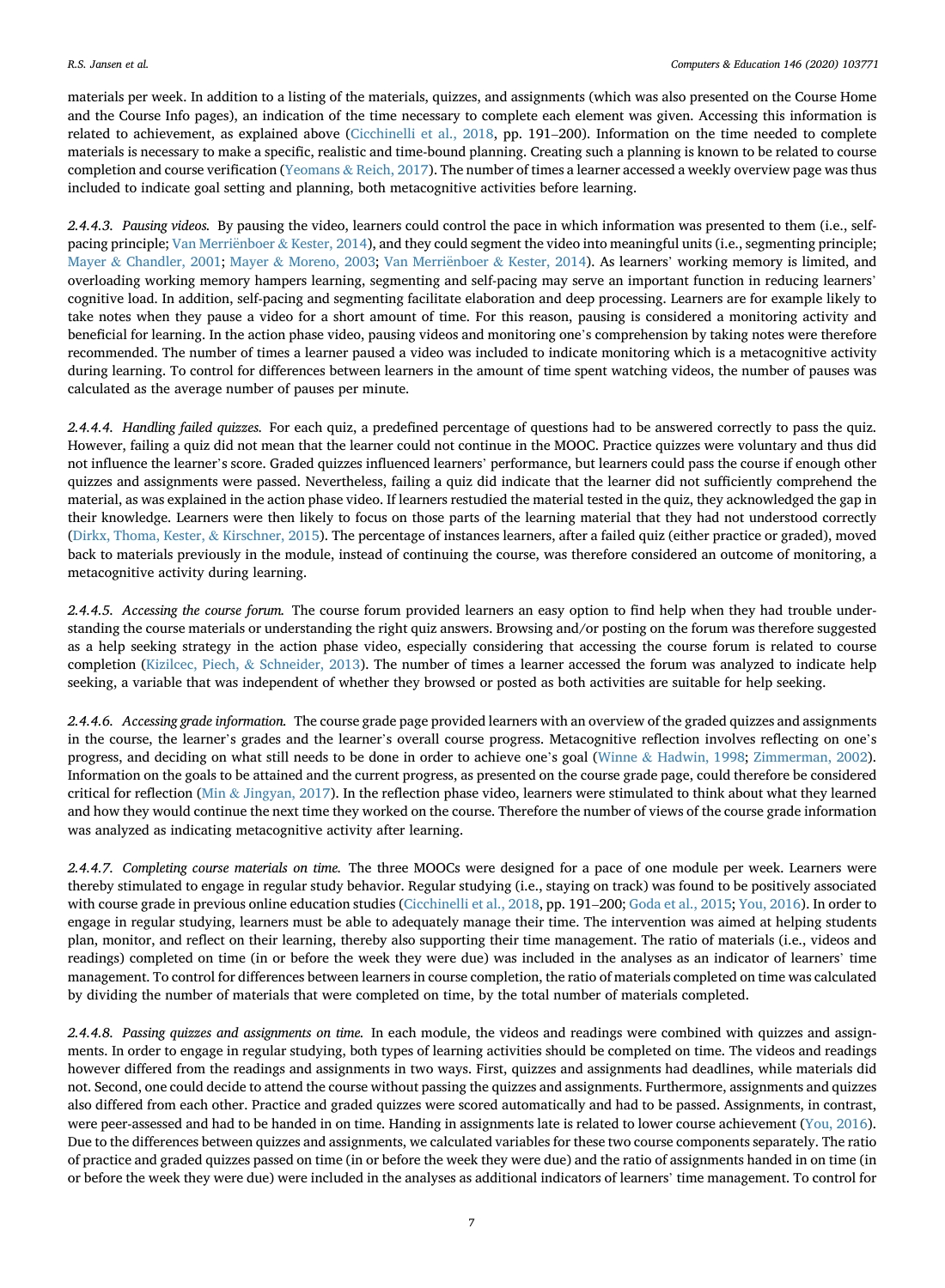<span id="page-7-0"></span>differences between learners in course completion, the ratio of quizzes passed on time was calculated by dividing the number of quizzes that were passed on time, by the total number of quizzes passed. For the same reason, the ratio of assignments handed in on time was calculated by dividing the number of assignments handed in on time, by the total number of assignments handed in.

*2.4.4.9. Persistence.* For successful learning, learners should focus their attention, and persist when they are struggling [\(Zimmerman,](#page-16-0) [2002\)](#page-16-0). In the action phase video, learners were presented with strategies on how to keep focused (e.g., find help, take notes). If the intervention helped learners to regulate their effort, learners would be expected to complete a higher percentage of the videos and practice and graded quizzes they started. We did not expect them to pass the quizzes they started, but they should finish them. Therefore, the ratio of video persistence and the ratio of quiz persistence were included in the analyses to measure learners' persistence. To control for differences between learners in course completion, the ratio of video persistence was calculated by dividing the number of unique videos completed, by the number of unique videos started. For the same reason, the ratio of quiz persistence was calculated by dividing the number of unique quizzes finished, by the number of unique quizzes started.

If the intervention supported learners' persistence, then we would also expect learners to persist further in the course and thus to complete a greater number of videos and readings. The *ratio of videos and readings completed* is therefore incorporated in the analyses as course persistence, an additional measure of learners' persistence. To control for differences in the number of materials between the three MOOCs, the ratio of course persistence was calculated by dividing the number of unique videos and readings completed by the number of videos and readings in the MOOC.

# *2.4.5. Course completion*

Problems with SRL are known to result in learners not attaining their intended goals (Kizilcec & [Halawa, 2015;](#page-15-0) [Zheng, Rosson,](#page-16-0) Shih, & [Carroll, 2015](#page-16-0)). If the intervention successfully supported learners' SRL, more learners should have been able to attain their goal. Overall course completion should then be higher for learners in the intervention condition compared to overall course completion for learners in the control condition. Course completion was defined identically to the definition of course success in the MOOCs. Each graded course item (i.e., graded quizzes and peer-assignments) had a weight assigned by the course designers. The sum of the weight of all graded items in a MOOC is always 100%. Course completion was calculated by adding the weight of all passed assignments and graded quizzes. For instance, if a learner passed 3 quizzes, all with 8% weight, 2 peer-assessed assignments both with 10% weight, and the final exam with 30% weight, then the learner completed 74% of the course  $(3*8 + 2*10 + 30)$ .

## *2.5. Analyses*

In the performed analyses, we did not differentiate between learners in different MOOCs, as we were not interested in differences between courses. In all analyses, we only included data from learners who engaged in *some* activity in the course. Therefore in the first step, all learners who did not engage in any activity in the course were filtered from the data. These learners did not start watching a video, did not start a quiz, did not open a reading, nor did they look at the course information. In the second step, learners in the intervention and control conditions were compared on their SRL as reported with the SOL-Q-R at the start of the courses. No differences between the control and intervention group were found on any of the seven scales included in the questionnaire. In the third step, the trace data variables described in the previous section were calculated. The script used to calculate the variables from the Coursera trace data is available as supplementary material (online only). While the script contains all information necessary to replicate calculation of the trace data variables, we would like to mention several details of the calculations here, as they are important for a correct interpretation of the results presented.

When counting the number of visits to the course forum, only visits to the content pages of the forum were included. We excluded visits to the 'introduce yourself' page of the forum and to pages discussing 'technical difficulties'. As introducing yourself and posing technical problems with the MOOC itself do not constitute seeking help with comprehending the content of the MOOC. Videos were counted as completed by the learner if the learner watched at least 80% of the video. Learners' video watching behavior was calculated with the *heartbeat data.* A so-called *heartbeat* was stored for every 5 s a learner watches or pauses a specific video. The heartbeat data thereby allows for accurate calculation of amount of time spent watching videos and the number of videos completed (defined as  $\geq$ 80% in the current study). Intervention videos were not included in the number of videos started or completed, nor were they included in the total number of videos in the MOOC, nor in the amount of time spent watching videos, as the inclusion of the intervention videos would lead to differences in the total amount of videos available between the intervention and the control condition, and potentially also to differences in the total amount of videos started, videos completed, and time spent watching videos.

In the fourth step, the extent to which learners in the intervention condition *complied* to the intervention (i.e., if they watched the intervention videos) was calculated. The amount of time spent watching the intervention videos was calculated by using the heartbeat data, as explained above. Intervention compliance was very low. Therefore, we considered all learners who watched at least one of the intervention videos for more than 50% 'intervention compliers'  $(n = 76)$ . We thus did not differentiate between watching one, two, or three intervention videos. As all intervention videos contained information about the three phase model of SRL (preparation, action,

## **Table 2**

Frequency distribution of the number of intervention videos watched by learners in the intervention condition.

| Number of intervention videos watched for 50% or more |          |    |  |
|-------------------------------------------------------|----------|----|--|
|                                                       | c<br>vo. | oc |  |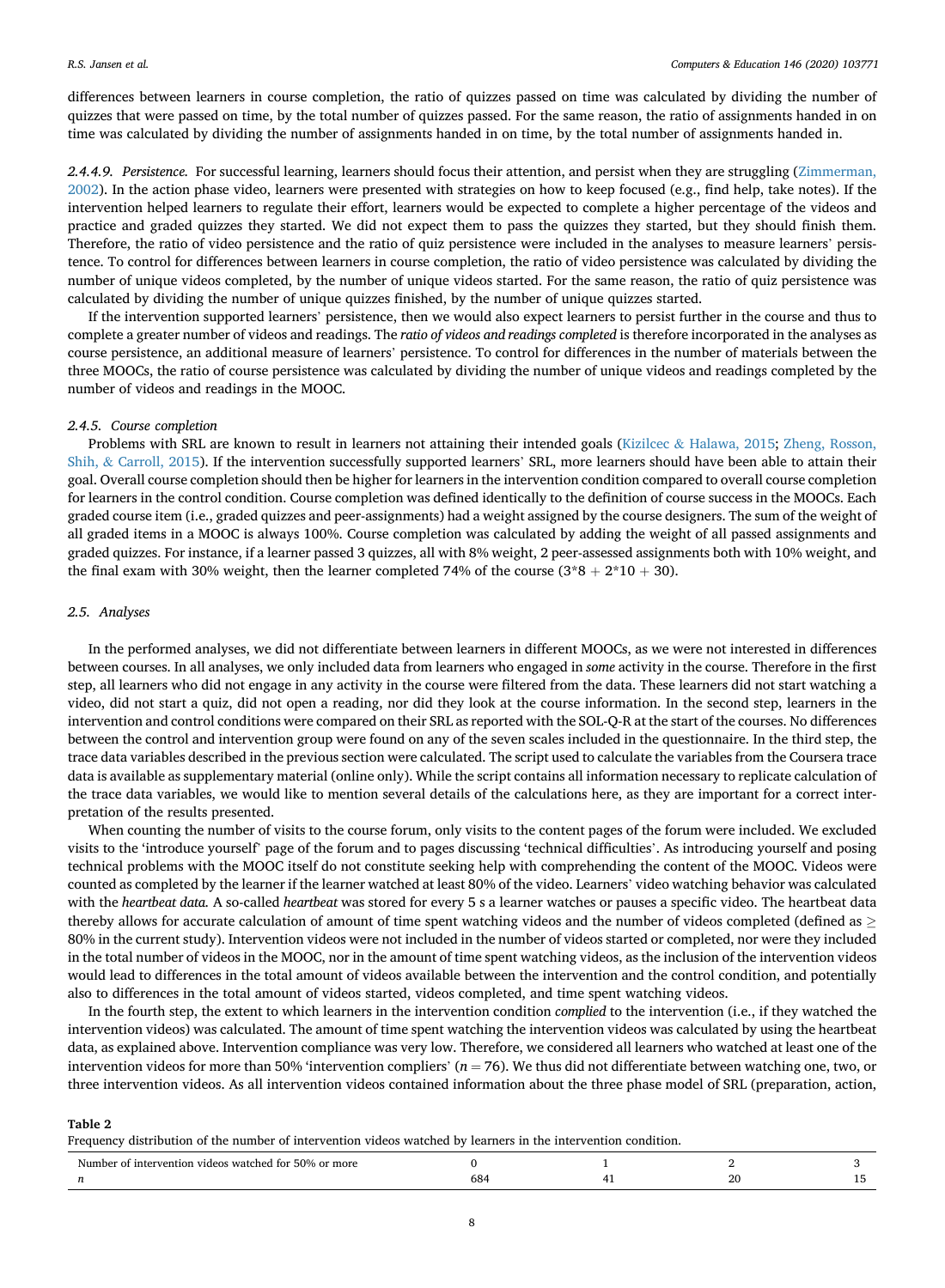<span id="page-8-0"></span>

*(caption on next page)*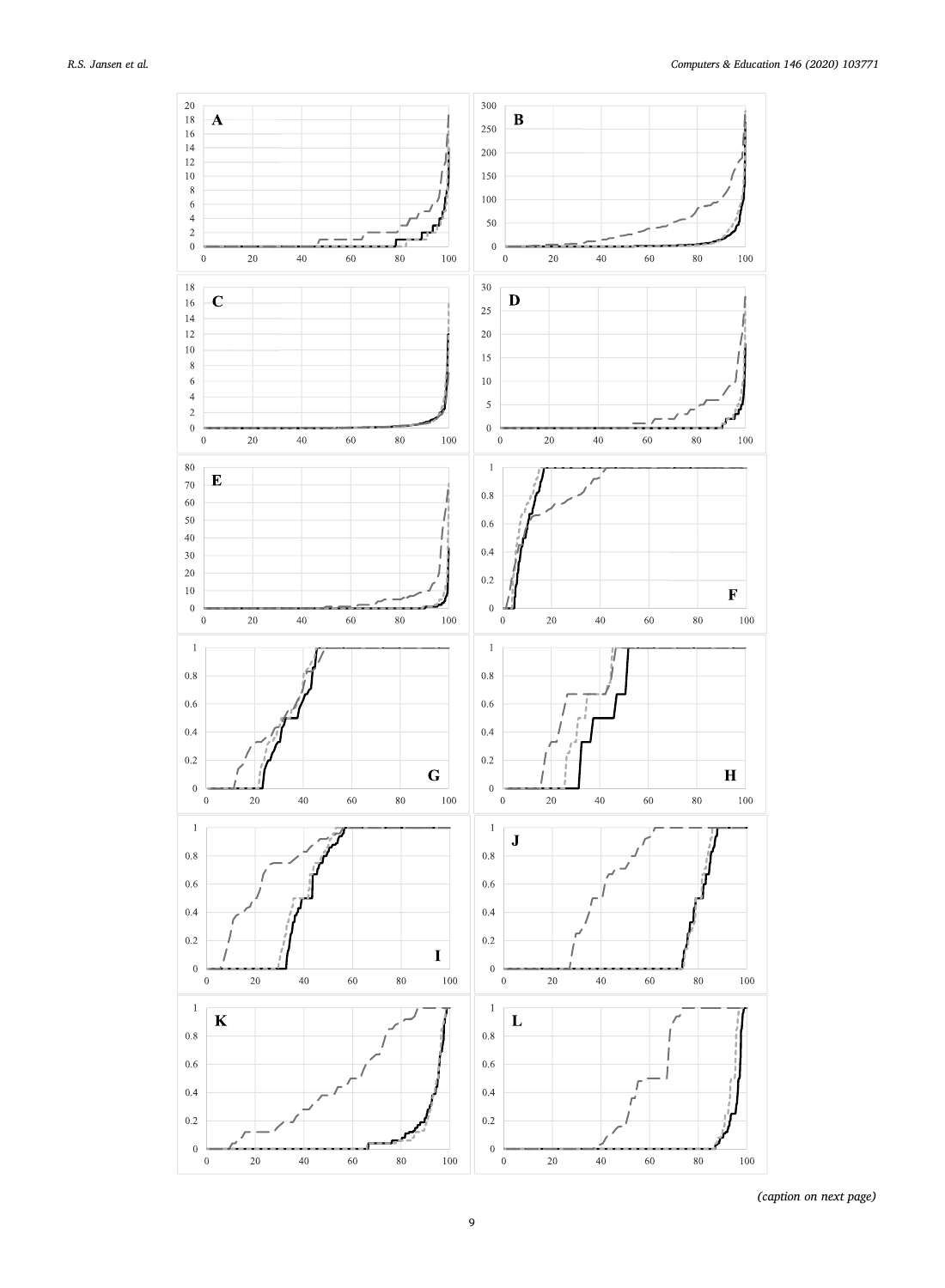<span id="page-9-0"></span>**Fig. 3.** *A-L.* SRL activity ordered by distribution quantile. The x-axis represents 0–100% of learners within the control/intervention/comply condition, ordered from the least activity to the most activity. - Control condition; --- Intervention condition; --- Intervention compliers. A. Number of visits to the course info page (metacognition before learning). B. Number of visits to the weekly course info pages (metacognition before learning). C. Ratio of pauses per minute of video watched (metacognition during learning). D. Number of visits to the course forum (help seeking). E. Number of visits to the grade info page (metacognition after learning). F. Ratio of materials completed on time (time management). G. Ratio of quizzes passed on time (time management). H. Ratio of peer-assignments handed in on time (time management). I. Ratio of videos completed that were started (persistence). J. Ratio of quizzes finished that were started (persistence). K. Ratio of videos present in the course that were completed (persistence). L. Course completion.

reflection) at the start and the end of the video, all learners watching 50% of one of the videos would have, at least, been introduced to this model. Furthermore, after watching one of the videos for  $>50\%$  the learner would also have, at least, been given several study suggestions for the SRL phase the video focused on. In [Table 2,](#page-7-0) an overview is given of the statistics concerning intervention compliance. The low intervention compliance is further analyzed with explorative analyses in the Results section.

Subsequently, *t-*tests were conducted for two types of comparisons to test whether the SRL intervention affected learners' SRL as measured with SRL indicators in the trace data. In the fifth step, the trace data variables were compared between the intervention and control group. This first group of comparisons is called *intention to treat (ITT)* analyses, as they also include learners in the intervention condition that did not adhere to the intervention ([Lamb, Smilack, Ho,](#page-15-0) & Reich, 2015). Bootstrapping was used to conduct the independent samples *t*-tests, as the data were highly zero-inflated and thereby strongly deviated from a normal distribution [\(Field, 2018](#page-15-0)). In the sixth step, *treatment on treated (TOT)* analyses were conducted [\(Lamb et al., 2015](#page-15-0)). For this second group of comparisons only learners who complied with the intervention were included from the intervention condition. The trace data variables were compared between these compliers and all learners in the control condition. It was not tested whether the SRL intervention affected learners' SRL as measured with the SOL-Q-R since only 21 learners filled out the post-course questionnaire.

To answer the second research question, the seventh step entailed analysis of learners' course completion. Course completion was compared both between the control and the intervention group (ITT analysis) as well as between the control group and those who complied with the intervention (TOT analysis). In both cases, independent samples t-tests with bootstrapping were conducted.

# **3. Results**

## *3.1. RQ 1: Does the SRL intervention affect learners' SRL?*

We attempted to measure the effect of the SRL intervention both on learners' self-reported SRL as measured with a questionnaire, as well as on SRL indicators in the trace data. As the post-course SRL questionnaire was filled out by only 21 learners, we did not have sufficient data to compare pre- and post-course scores, and we do not further report on these results.

To determine whether the SRL intervention affected learners' SRL as measured with SRL indicators in the trace data, the trace data

**Table 3** 

Results of the ITT and TOT analyses of the SRL indicators in the trace data and learners' course completion data.

|                           | Comparison control - intervention (ITT) |      |              |     |              |                      | Comparison control – comply (TOT) |     |              |                  |              |                      |  |  |
|---------------------------|-----------------------------------------|------|--------------|-----|--------------|----------------------|-----------------------------------|-----|--------------|------------------|--------------|----------------------|--|--|
|                           | Mean<br>diff.                           | df   | $\mathbf{r}$ | p   | Hedges'<br>g | 95% CI               | Mean diff.                        | df  | $\mathbf{r}$ | $\boldsymbol{p}$ | Hedges'<br>g | 95% CI               |  |  |
| Course info $(c)$         | 0.07                                    | 1469 | 0.97         | .36 | 0.05         | $[-0.08; 0.22]$      | $-1.30*$                          | 78  | $-3.60$      | .01              | $-0.80$      | $[-2.03; -0.66]$     |  |  |
| Weekly course info<br>(c) | $-1.19$                                 | 1435 | $-1.04$      | .30 | $-0.05$      | $[-3.45; 0.98]$      | $-37.61**$                        | 77  | $-6.01$      | $-.01$           | $-1.51$      | $[-50.32;$<br>26.991 |  |  |
| Pauses/min video<br>(r)   | $-0.02$                                 | 720  | $-0.21$      | .86 | $-0.02$      | $[-0.19; 0.16]$      | 0.01                              | 426 | 0.05         | .96              | 0.01         | $[-0.26; 0.22]$      |  |  |
| Forum $(c)$               | $-0.14$                                 | 1310 | $-1.49$      | .14 | $-0.07$      | $[-0.31; 0.03]$      | $-2.21*$                          | 76  | $-4.05$      | .01              | $-1.14$      | $[-3.40; -1.22]$     |  |  |
| Grade info (c)            | $-0.36$                                 | 1131 | $-2.04$      | .07 | $-0.10$      | $[-0.71; -0.03]$     | $-4.29$                           | 76  | $-3.21$      | .05              | $-1.04$      | $[-7.29; -2.01]$     |  |  |
| Materials on time<br>(r)  | $-0.02$                                 | 1211 | $-1.52$      | .14 | $-0.09$      | $[-0.05; 0.01]$      | 0.04                              | 681 | 1.33         | .14              | 0.16         | $[-0.02; 0.10]$      |  |  |
| Quizzes on time (r)       | $-0.02$                                 | 262  | $-0.41$      | .69 | $-0.07$      | $[-0.13; 0.08]$      | $-0.05$                           | 111 | $-0.83$      | .42              | $-0.14$      | $[-0.18; 0.07]$      |  |  |
| Assign. on time (r)       | $-0.07$                                 | 187  | $-1.09$      | .27 | $-0.16$      | $[-0.20; 0.06]$      | $-0.13$                           | 104 | $-1.78$      | .08              | $-0.30$      | $[-0.29; 0.02]$      |  |  |
| Video persistence<br>(r)  | $-0.02$                                 | 720  | $-0.70$      | .50 | $-0.07$      | $[-0.09; 0.04]$      | $-0.20**$                         | 146 | $-4.67$      | < 0.01           | $-0.47$      | $[-0.28; -0.12]$     |  |  |
| Quiz persistence<br>(r)   | $-0.00$                                 | 1075 | $-0.20$      | .86 | 0.00         | $[-0.05; 0.04]$      | $-0.40**$                         | 89  | $-7.78$      | < 0.01           | $-1.09$      | $[-0.50; -0.30]$     |  |  |
| Course persistence<br>(r) | 0.00                                    | 1469 | 0.32         | .77 | 0.05         | $[-0.02; 0.02]$      | $-0.38**$                         | 80  | $-9.26$      | < 0.01           | $-1.80$      | $[-0.46; -0.30]$     |  |  |
| Course completion         | $-0.02*$                                | 1416 | $-2.13$      | .04 | $-0.15$      | $[-0.041]$<br>0.002] | $-0.37**$                         | 77  | $-7.40$      | < 0.01           | $-1.18$      | $[-0.47; -0.27]$     |  |  |

*Note.* Variables marked with 'c' concern counts of activities; variables marked with 'r' concern ratios. Bootstrapping analyses conducted with 1000 samples. \**p <* .05, \*\*p *<* .01.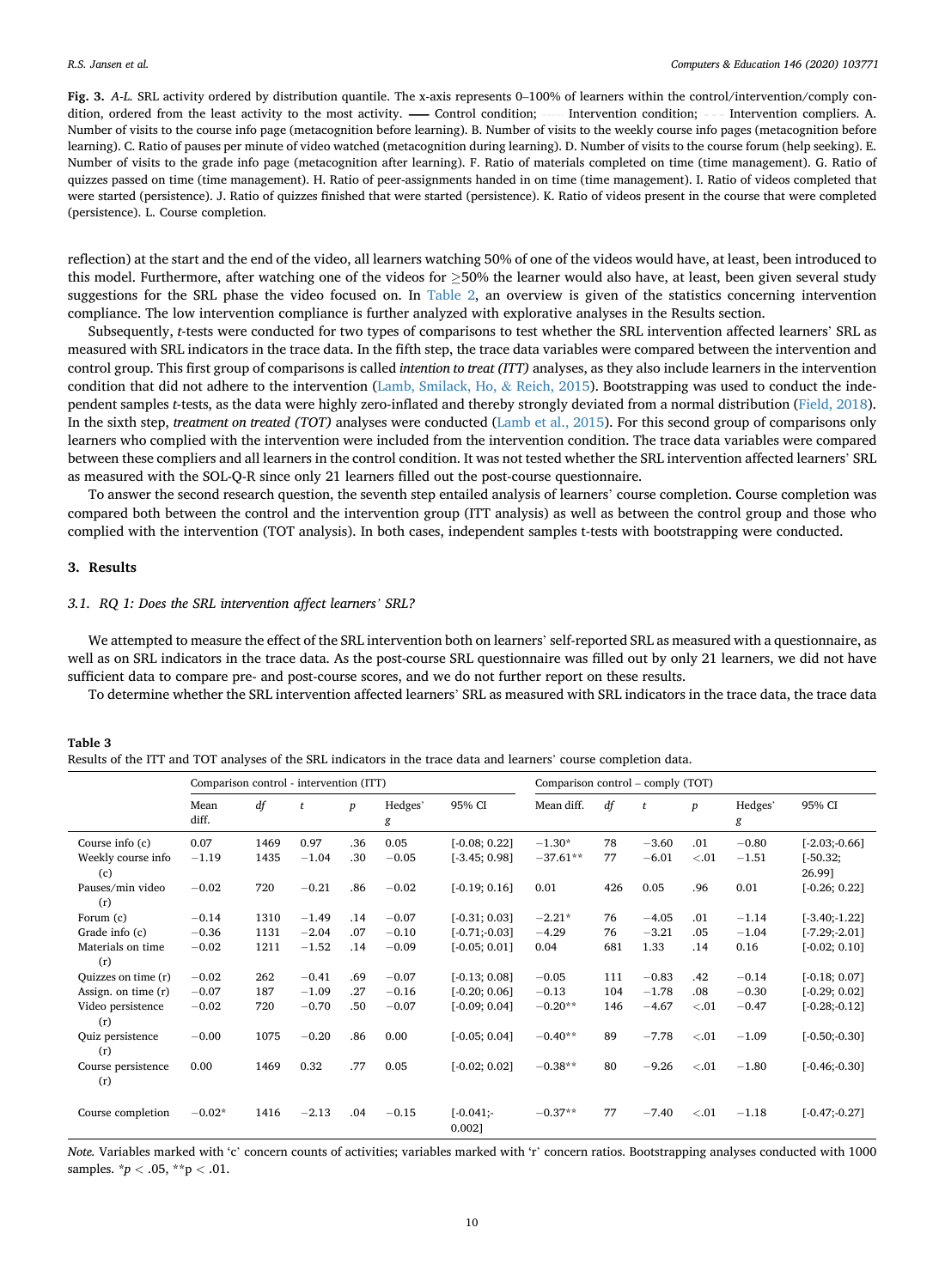variables described in the Method section were calculated. Whether learners moved back to material previous in the MOOC after failing a quiz, was described as an indicator of monitoring behavior. However, failing quizzes occurred very infrequently. In the control group, 32 learners had failed a quiz and in the intervention group 25 learners had failed a quiz. Therefore, the variable 'handling failed quizzes' could be calculated only for a small group of learners. This sample size was too small to conduct bootstrapping analyses. The variable 'handling failed quizzes' was therefore not incorporated in the analyses conducted.

[Fig. 3](#page-8-0)A–K present graphical overviews of the SRL indicators in the trace data for the control group, the intervention group, and the compliant group (a subset of the intervention group). Since the groups are highly dissimilar in size, the x-axis does not represent the number of learners, but the distribution quantile. The graphs show that large numbers of learners engage in the MOOC only minimally. The graphs also indicate that those who comply with the intervention self-regulate their learning to a greater extent than the intervention and control groups. The descriptives of the SRL indicators for the three groups can be found in the Appendix.

ITT analyses were performed comparing the SRL indicators between learners in the intervention and control conditions as described in the Analyses. The results of the ITT analyses are presented in columns 2–7 in [Table 3](#page-9-0). Columns 8–13 of [Table 3](#page-9-0) contain the results of the TOT analyses that were performed to compare the SRL indicators between learners in the control group and the intervention compliers. No significant differences were found for the SRL indicators in the trace data between the learners in the intervention and the control conditions (ITT analyses). However, significant differences in the SRL indicators in the trace data were found when comparing the learners in the control condition to only those learners in the intervention condition that complied with the intervention (TOT analysis). Learners who complied with the intervention visited the course info page (metacognition before learning), the weekly course info pages (metacognition before learning), and the forum (help seeking) more often than learners in the control condition. Learners who complied with the intervention also completed a greater proportion of the videos and quizzes they started (persistence). Furthermore, compliers completed a greater proportion of the videos in their course (persistence). These results all point to higher frequencies of SRL activities for learners who complied with the intervention.

#### *3.2. RQ 2: does the SRL intervention affect learners' course completion?*

Course completion was calculated by summing the weight of all graded quizzes and assignments passed by the learner, as described in the Method section. Thus, learners could pass between 0 and 100% of graded course items. Learners' course completion in the control and intervention conditions, as well as the course completion of the intervention compliers, is visualized in [Fig. 3](#page-8-0)L. To determine whether the SRL intervention affected learners' course completion, course completion was compared both between the control and the intervention group (ITT analysis), as well as between the control group and those who complied with the intervention (TOT analysis). The results of these analyses are presented in [Table 3.](#page-9-0) Both analyses indicate that the intervention significantly improved learners' course completion.

# *3.3. Low intervention compliance*

Intervention compliance was low: only 10% of the learners in the intervention condition who engaged in any behavior in the course watched one or more of the intervention videos for at least 50%. To better understand the low intervention compliance, we performed five additional, exploratory analyses. Only learners in the intervention condition who engaged in some behavior in the course are included in the exploratory analyses, and we compare the learners who complied with the intervention (*compliers*) with the learners who did not comply with the intervention (*non-compliers*).

First, learners' self-reported SRL at the start of the course was compared between the compliers and non-compliers to determine if differences in SRL already existed before the start of the course. The SRL scores did not differ significantly between the compliers and the non-compliers on any of the seven scales included in the SOL-Q-R. It is thus unlikely that non-compliance with the intervention was the result of pre-existing differences in SRL.

Second, learners' course intentions were compared between the compliers and non-compliers to determine if differences in intentions existed at the start of the course. Course intention was greater for learners who complied with the intervention than for learners who did not comply with the intervention  $(M_{\text{complex}} = 7.35; M_{\text{non-comply}} = 6.50; t(df) = -3.37(116), p < .01$ ). Learners course intentions might therefore explain why some learners in the intervention condition complied with the intervention while others did not. To test whether course intentions influenced our results, we conducted the TOT analyses for the SRL indicators and course completion for a second time, only this time with groups matched on course intention. For compliers, the minimum reported course intention was 4 (*participate in 40% of the course*). For the matched group analyses, all intervention compliers who filled out the questionnaire ( $n = 37$ ) were compared with those in the control group who reported course intention  $\geq 4$  ( $n = 133$ ). The differences between the control group and intervention compliers remained significant for the following SRL indicators: visiting the course info (metacognition before learning;  $t(df) = -2.95(40), p = .01$ ), visiting the weekly course info (metacognition before learning;  $t(df) =$  $-3.73(42)$ ,  $p < .01$ ) and visiting the course forum (help seeking;  $t(df) = -2.63(39)$ ,  $p = .49$ ). Furthermore, significant differences remained in quiz persistence ( $t(df) = -3.93(70)$ ,  $p < .01$ ) and course persistence ( $t(df) = -5.39(168)$ ,  $p < .01$ ). The only SRL indicator that no longer differed significantly between the control group and the compliers was video persistence (i.e., ratio of videos started that are completed;  $t(df) = -1.81(92)$ ,  $p = .07$ ). Course completion also remained significantly greater for those who complied with the intervention than for the learners in the control group, after matching the groups on course intention. We therefore conclude that, while the intervention compliers had greater course intentions than the learners in the control group and those who did not comply with the intervention, the differences in course intentions do not explain the differences in SRL indicators and course completion found with TOT analyses.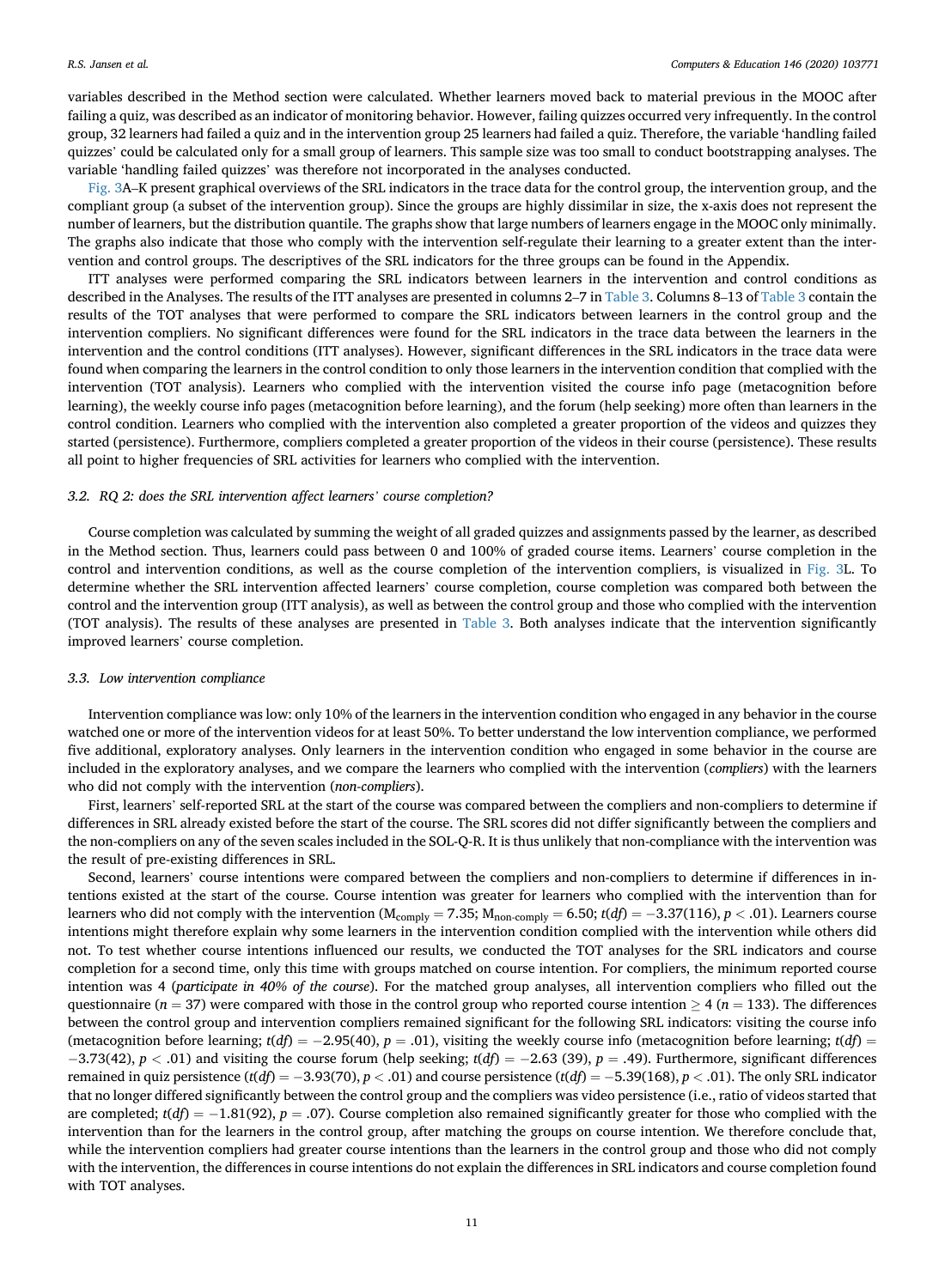The third and fourth exploratory analyses both attempted to determine if the advice that was given in the intervention videos had been helpful for the learners. The number of learners who started watching the intervention videos was determined. If a large number of learners started the intervention videos, but stopped before watching 50%, this could signal that learners stopped watching the videos because the videos in some way did not match their needs. We also calculated the average usefulness of the study suggestions in the videos as rated by the learners. The results of both analyses indicated that the intervention videos were useful for the learners. The great majority of learners who started watching an intervention video also continued watching the intervention video for 50% or more. The average usefulness rating of the videos was 4.09 for the preparation phase, 4.11 for the action phase, and 4.08 for the reflection phase on a scale of 1–5. Tables 4 and 5 present an overview of these results. Thus, a lack of usefulness of the intervention videos was not a likely explanation for non-compliance either.

A final potential explanation for the low intervention compliance is that learners never came into contact with the intervention because they dropped out of the course too early. We therefore checked if the furthest video in the course watched for minimally 80% by the non-complying learners was before or after the intervention videos. The results of this analysis are presented in [Table 6](#page-12-0). The results indicate that only 29 of the 648 learners who did not comply with the intervention completed a video further in the MOOC than the first intervention video (preparation phase). A massive amount of learners who did not comply with the intervention did not complete a single video ( $n = 494$ ) or dropped out before the first intervention video ( $n = 161$ ). We therefore conclude that the main reason for non-compliance is that learners did not come into contact with the intervention because they had already dropped out of the course.

# **4. Discussion**

Learners in open online education need to self-regulate their learning in order to be successful (Beishuizen & [Steffens, 2011;](#page-14-0) [Wang](#page-16-0) [et al., 2013](#page-16-0)). However, learners often struggle to engage in successful SRL (e.g., Azevedo & [Cromley, 2004;](#page-14-0) Bol & [Garner, 2011](#page-14-0); Dunlosky & [Lipko, 2007; Peverly et al., 2003\)](#page-15-0). To support learners' SRL in open online education, we implemented an SRL intervention in three MOOCs and tested the effects of the intervention on both learners' SRL (RQ 1) as well as on course completion (RQ 2). To answer research question 1, the effects of the SRL intervention on learners' SRL could only be investigated for the SRL indicators extracted from the trace data, since the response rate for the SRL questionnaire at the end of the MOOCs was too low to be included in the analyses. When testing the effects of the SRL intervention on learners' SRL, no differences were found between the control and the intervention group (ITT analyses), leading to the conclusion that the intervention did not result in more SRL. However, only a small portion of the learners' in the intervention condition complied with the intervention to at least some extend (i.e., watched one of the intervention videos  $>$  50%). When comparing the SRL of learners in the control group with learners who complied with the intervention (TOT analyses), significant differences were found for a number of SRL indicators: intervention compliers engaged in more SRL. Specifically, they engaged in more metacognitive activities before learning (visiting the course info and weekly course info), they engaged in more help seeking behavior (visiting the forum), and they showed greater persistence (completed a greater proportion of videos and quizzes started, and completed a greater proportion of videos in the course) compared to learners in the control condition. To answer research question 2, we tested the effects of the SRL intervention on learners' course completion. Learners in the intervention condition completed a significantly greater proportion of the graded items of the MOOC than learners in the control condition (ITT analysis). The difference between the control and the intervention condition was enlarged when comparing the control condition with the learners who complied with the intervention (TOT analysis).

# *4.1. Theoretical implications*

From the results, we conclude that even a small intervention, as implemented in the current MOOCs, positively affects learners course completion. The value of the intervention is even greater if the increased SRL of learners who complied with the intervention is due to the implemented SRL intervention. However, since learners in the intervention group self-selected to comply with the SRL intervention, we cannot establish if the SRL intervention caused the differences in SRL between the control group and the compliers. We conducted a number of analyses to determine whether the differences found with the TOT analyses could be explained by other factors (e.g., suitability of the intervention). Among other explorative analyses, we tested two learner characteristics that potentially could have influenced the decision of learners to comply with the intervention: SRL and course intentions. These learner characteristics however did not influence the results. There may be other learner characteristics, not tested in the current study, that may influence learners' decision to comply with the intervention and their SRL activity. These factors may, for instance, include learners' self-efficacy

## **Table 4**

Number of learners who started and completed watching the intervention videos.

|                   |                        | n  |
|-------------------|------------------------|----|
| Preparation phase | Started watching (5 s) | 86 |
|                   | Completed video (>50%) | 67 |
| Action phase      | Started watching (5 s) | 47 |
|                   | Completed video (>50%) | 31 |
| Reflection phase  | Started watching (5 s) | 38 |
|                   | Completed video (>50%) | 28 |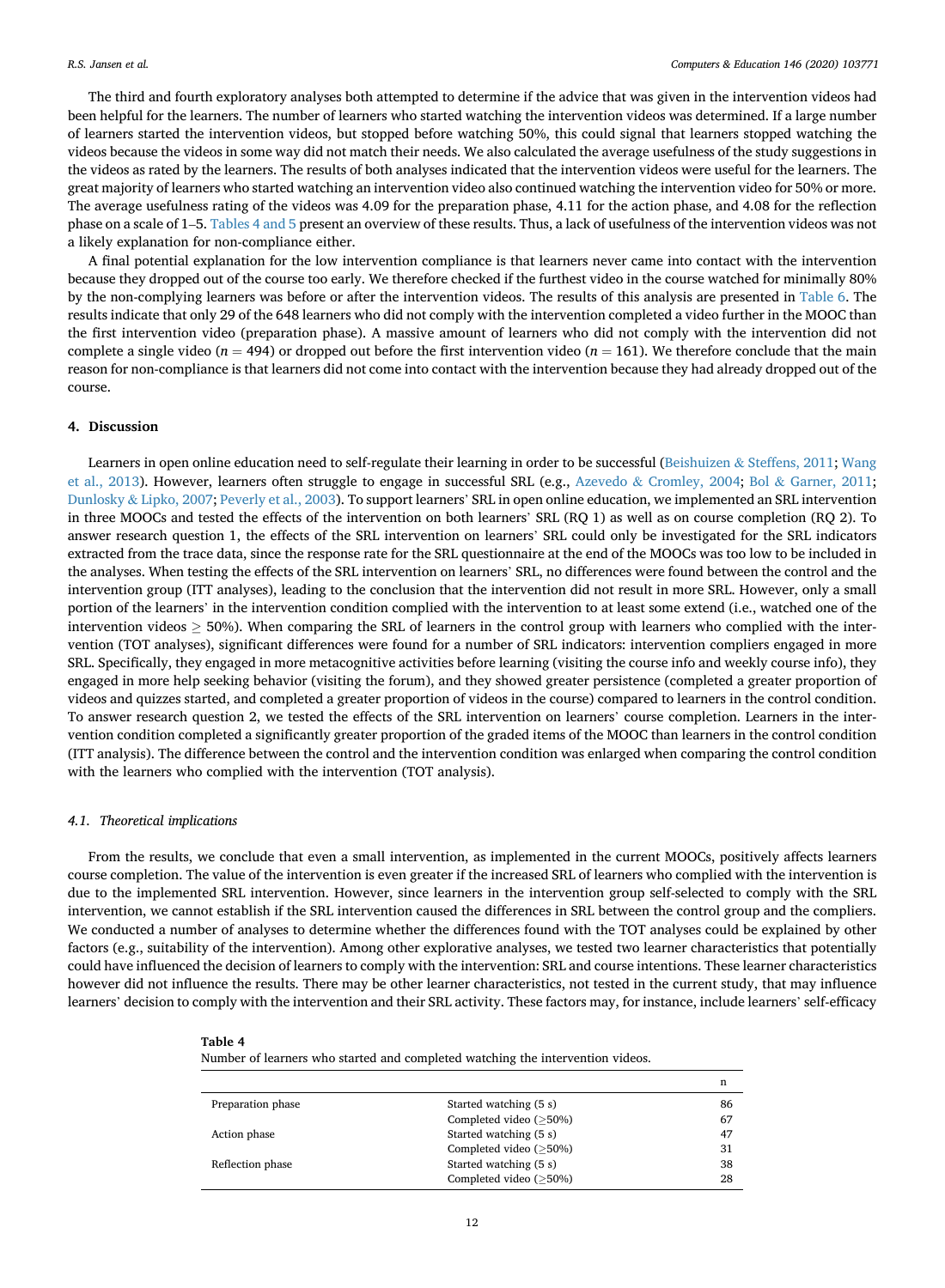#### <span id="page-12-0"></span>**Table 5**

Average usefulness rating of the study suggestions presented in the intervention videos.

|                              | Study suggestion                            | Average (SD) usefulness rating $(1 = not useful, 5 = very useful)$ |
|------------------------------|---------------------------------------------|--------------------------------------------------------------------|
| Preparation phase $(n = 35)$ | Check the course content                    | 4.29(0.93)                                                         |
|                              | Set time for learning                       | 3.94(1.08)                                                         |
|                              | Be concrete in your planning                | 4.03(0.99)                                                         |
| Action phase $(n = 20)$      | Monitor your comprehension at regular times | 4.15(0.59)                                                         |
|                              | Monitor your comprehension with an activity | 4.10(0.72)                                                         |
|                              | Try to get your focus back                  | 4.20(0.70)                                                         |
|                              | Look for help                               | 4.00(1.08)                                                         |
| Reflection phase $(n = 16)$  | Think about what you learned                | 4.06(1.00)                                                         |
|                              | Think about how you learned                 | 4.00(1.10)                                                         |
|                              | Decide how you will continue                | 4.19(1.05)                                                         |

#### **Table 6**

Location in the MOOC of the furthest video completed by learners who did not comply with the intervention.

| Location furthest video                                   | n   |
|-----------------------------------------------------------|-----|
| No video completed                                        | 494 |
| Furthest video $\langle$ preparation video                | 161 |
| Furthest video $>$ preparation video but $<$ action video | 11  |
| Furthest video $>$ action video but $<$ reflection video  | 4   |
| Furthest video > reflection video                         | 14  |
|                                                           |     |

or learners prior experiences with online education as both are known to be related to course completion ([Greene, Oswald,](#page-15-0) & Pom[erantz, 2015;](#page-15-0) [Wang et al., 2013\)](#page-16-0). But since these factors were not measured in the current study, further research is necessary.

The finding that differences between the control group and the compliers cannot be explained by differences in learners' selfreported SRL or course intention, points us in the direction that the differences between the compliers and the control group in SRL were due to the intervention. Due to the low intervention compliance we were forced to already count a mere 50% of a single intervention video watched as intervention compliance. This relatively small intervention improved learners' course completion and likely also improved learners' metacognitive activities before learning, their help seeking and their persistence. Our results are thereby unlike the results of previous studies in online and higher education in which a small SRL intervention was implemented [\(Greene,](#page-15-0) [Hutchison, Costa,](#page-15-0) & Crompton, 2012; Hodges & [Kim, 2010;](#page-15-0) [Kizilcec et al., 2016](#page-15-0); [Sitzmann, Bell, Kraiger,](#page-16-0) & Kanar, 2009). In these studies, no differences between the intervention and the control groups were found on course completion, course achievement, and SRL. While several differences between the current study and the previous studies can be identified, a vital difference appears to be that these previous intervention studies only prompted students to engage in SRL activities: students were stimulated to engage in SRL activities, but were not explained how or why they should do so. In contrast, learners in the current study were mostly instructed about the three phase model of SRL and the importance of SRL for successful learning in open online education. Study suggestions were provided to support the SRL instruction and to give students practical advice. Instructing students on the importance of SRL and how to engage in successful SRL thus appears to be key when implementing an SRL intervention in open online education. The positive effects of SRL instruction in open online education are in line with results found with (larger) interventions containing SRL instruction in higher education. In these studies, SRL instruction was found to have positive effects on both learners' achievement as well as on their SRL activity (e.g., Azevedo & [Cromley, 2004; Bannert, Hildebrand,](#page-14-0) & Mengelkamp, 2009; [Bol, Campbell, Perez,](#page-14-0) & Yen, 2016; [Lee,](#page-15-0) Shen, & [Tsai, 2008](#page-15-0); Rosário [et al., 2015\)](#page-16-0). By testing the effects of alternative (small) interventions in MOOCs in future studies, it can be established if the incorporation of SRL instruction indeed causes a small SRL intervention to be effective. Future intervention studies would furthermore increase insight in other factors important for the implementation of a successful SRL intervention.

# *4.2. Practical implications*

The positive effect of the SRL intervention leads to the practical implication that the implementation of SRL instruction is beneficial for learners in open online education. Not only does an SRL intervention improve learners' course completion, but it likely also supports learners' SRL activity during learning in the MOOC. However, an intervention cannot be effective if learners do not come into contact with the intervention. Therefore, the low intervention compliance remains problematic. In previous studies, it was suggested that intervention compliance could be improved by (more) strongly integrating an SRL intervention in the course ([Clarebout](#page-15-0)  $\&$  Elen, [2006; Clarebout et al., 2010](#page-15-0); [Kizilcec et al., 2016\)](#page-15-0). We therefore paid extra attention to the way the intervention was implemented in the current study: the intervention was integrated in the course itself (not in a pre-course survey), in multiple weeks at the start of the course, and between the videos and the quiz. Our strong integration of the intervention in the MOOCs however still led to low intervention compliance: only 10% of learners in the intervention condition watched at least 50% of one of the intervention videos. Low intervention compliance thus appears to be a persistent problem in SRL intervention research in open online education.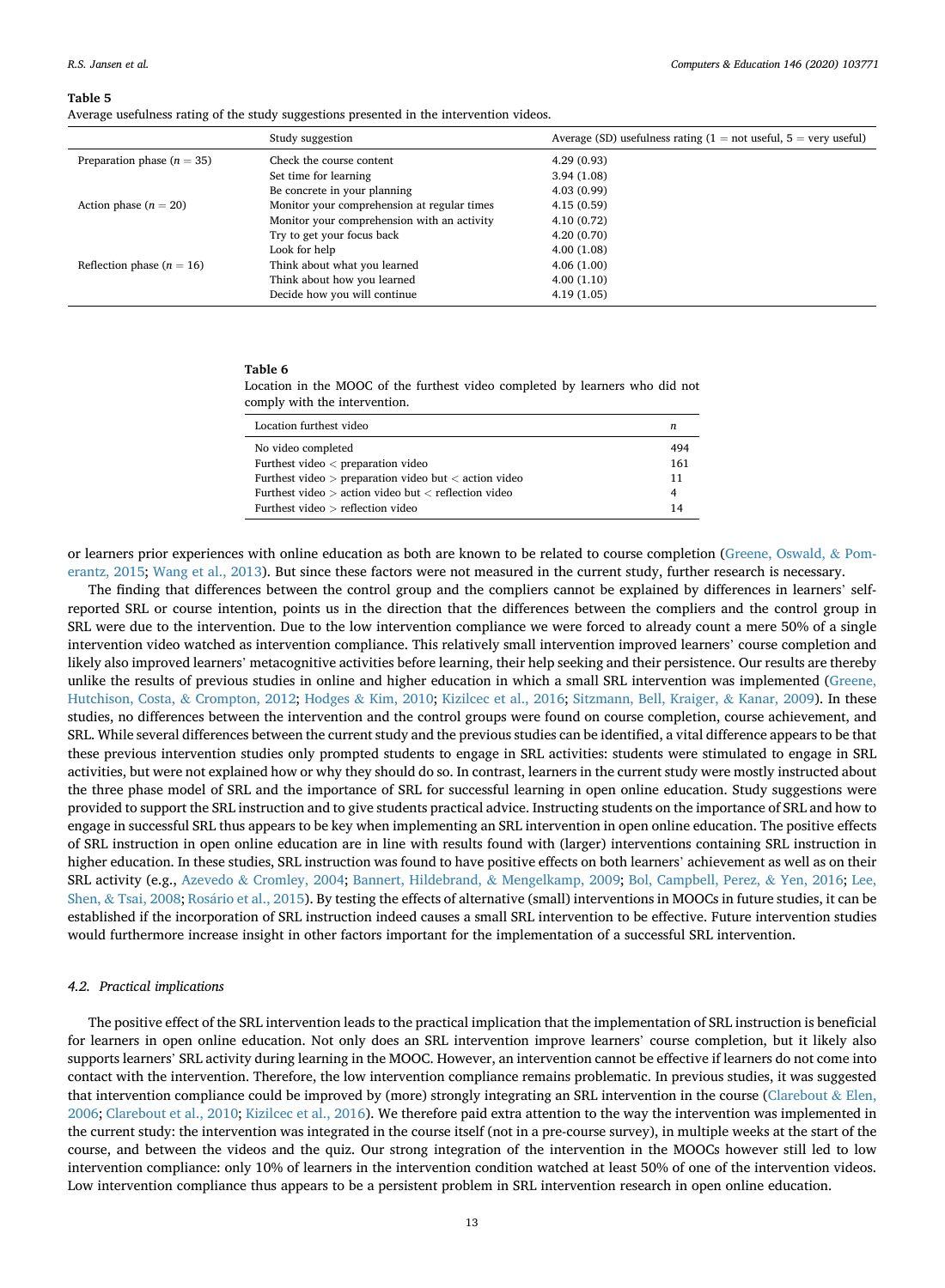We conducted further analyses to determine why intervention compliance was low. We found that the low adherence was not due to the intervention being irrelevant to learners; rather the opposite appears to be the case with usefulness ratings of the study suggestions ranging between 3.94 and 4.29 (scale of 1–5). A large number of learners had already dropped out of the course before they came into contact with the intervention video. Of the 1220 learners who were assigned to the intervention condition, 760 learners engaged in the course in some way. Of these 760 learners, only 266 completed one or more videos and 76 complied with the intervention. To increase intervention compliance, it thus appears most important to implement an intervention earlier in the learning process. It may therefore be interesting to consider the possibility of implementing an intervention when learners enroll for a MOOC. Learners may, for instance, be provided with more information about the course content and the time investment required when they express the intention to enroll for the MOOC. Prompting learners to reflect if this information is in line with their own goals before finalizing their enrollment might be helpful. Such an intervention might lead to lower enrollment numbers, but to a greater percentage of enrolled learners engaging in the course and completing the course. Another suggestion to increase intervention compliance would be to require learners to engage with the intervention (e.g., watch an intervention video) before they can engage with the course materials. This is however not in line with the open-ended nature of MOOCs, and might result in resistance from learners.

## *4.3. Limitations and directions for future research*

In this study, we calculated intervention compliance as the proportion of learners who engaged in the course in some manner and who watched at least one intervention video for 50% or more (10%). However, one could also calculate intervention compliance as the proportion of learners who were assigned to the intervention condition and who watched at least one intervention video for 50% or more (6.23%). Other alternatives would be to set a different bar for what behavior is considered 'compliant' or to only include learners who have been exposed to the intervention (Yeomans & [Reich, 2017\)](#page-16-0). These different calculations naturally lead to different results. Decisions concerning which learners to include and what activities to include, not only influence statistics concerning intervention compliance, but also the numbers of (SRL) activities engaged in and the results of analyses. We have been careful throughout the manuscript to report which (groups of) learners were considered and how variables were exactly calculated, not only to make replication of the study possible, but also to support accurate interpretation of the data. The different results of the ITT and TOT analyses for SRL activity provide a principal example of the influence group selection can have on results. In ITT analyses, the random allocation of learners to conditions is preserved. ITT analyses can therefore be used to establish causality of effects. In this study, the ITT analyses showed that the SRL intervention improved learners' course completion, but did not affect learners' SRL. At the same time, low intervention compliance makes it hard to find significant differences between conditions, as a large number of learners in the intervention condition were not compliant with the intervention. This problem is remedied with TOT analyses in which only learners who complied with the intervention are included in the analyses. In this study, significant differences were found both for learners' course completion as well as several aspects of SRL activity with TOT analyses. However, as learners decided themselves whether or not they complied with the intervention, causality cannot be established with TOT analyses. By combining ITT and TOT analyses, and exploring factors that might have influenced intervention compliance, we have attempted to resolve the disadvantages of both analyses as well as possible.

By analyzing the effect of the SRL intervention on not only course completion, but also on SRL activity, we were able to determine which aspects of SRL activity were likely influenced by the intervention. The finding that SRL indicators differed between compliers and the control group, after controlling for course completion by calculating ratios, is unique in itself. Future research could investigate the correctness of these indicators: are they indeed a measure of the SRL activity for which we have considered them an indicator based on theory and empirical knowledge? Furthermore, since we cannot establish if the differences in course completion are caused by the better SRL of compliant learners, this may be an interesting suggestion for further research. It might for instance be worthwhile to determine which of the SRL indicators influences learners' course completion.

## *4.4. Conclusion*

To conclude, the implemented SRL intervention has been successful in improving learners' course completion and has likely also been successful in improving learners' SRL activity. SRL activity was measured with variables calculated from learners' trace data and indicated differences between the control group and the intervention compliers in metacognitive activities before learning, help seeking, and persistence (both in terms of finishing materials that are started and finishing more materials in the course as a whole). The results thereby provide evidence for the benefit of implementing SRL support in MOOCs. More research into the effects of different SRL interventions, and how to best implement SRL support to improve intervention compliance, is necessary. The current study provides a valuable base to build on.

# **Author contribution**

Renée Jansen: conceptualization, methodology, investigation, formal analysis, writing - original draft, writing-review & editing Anouschka van Leeuwen: conceptualization, methodology, writing-review & editing. Jeroen Janssen: conceptualization, methodology, writing-review & editing. Rianne Conijn: software, data curation, writing-review & editing, Liesbeth Kester: conceptualization, writing-review & editing, supervision.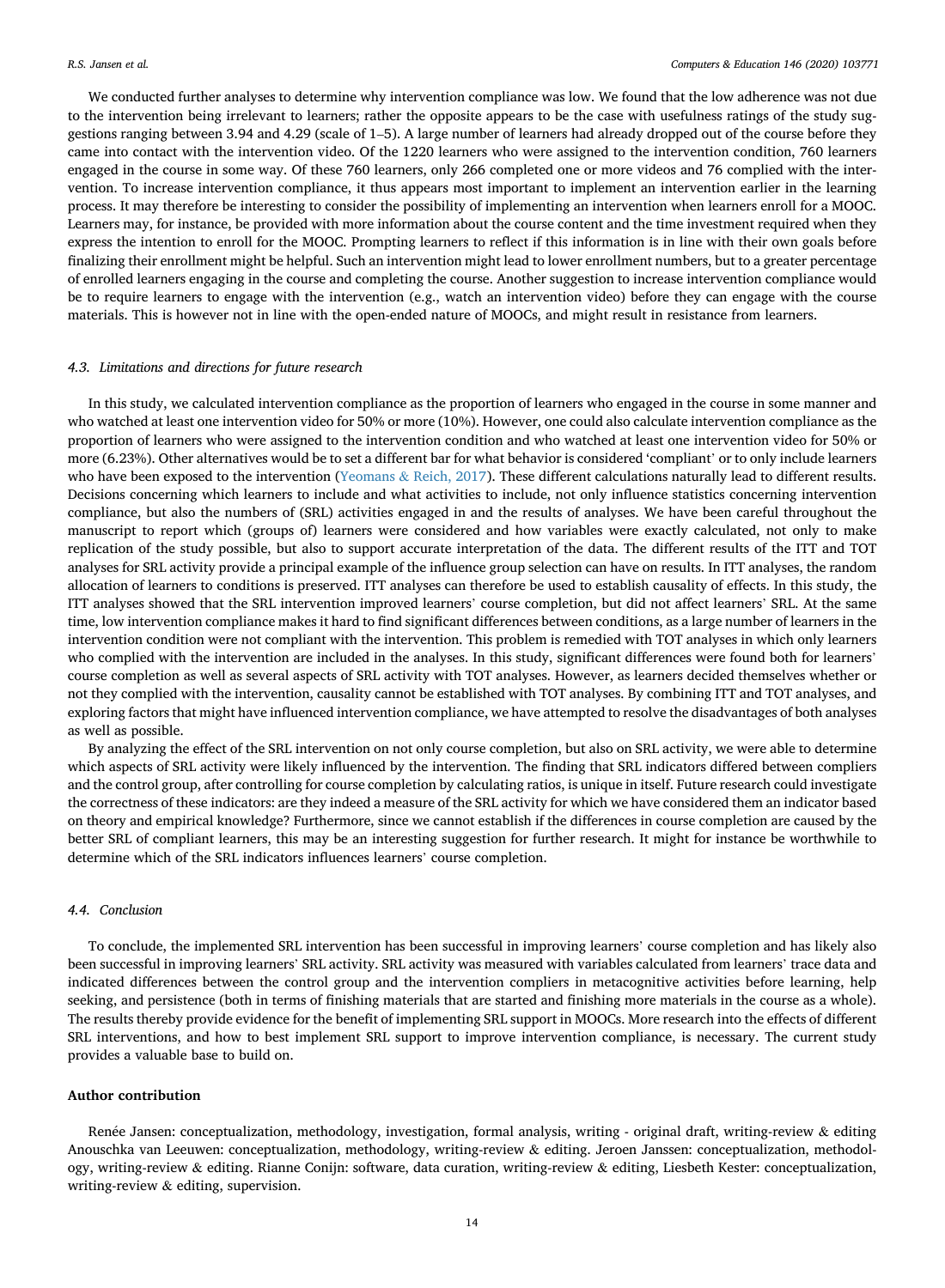#### <span id="page-14-0"></span>**Acknowledgements**

The authors wish to thank all those who collaborated to make implementation of the intervention in the three MOOCs possible. This work is financed via a grant by the Dutch National Initiative for Education Research (NRO)/The Netherlands Organisation for Scientific Research (NWO) and the Dutch Ministry of Education, Culture and Science under the grant nr. 405-15-705 (SOONER/http:// sooner.nu).

# **Appendix A. Descriptives of SRL indicators**

| <b>SRL</b> activity | Trace data variable       | Control          |      |          |       | Intervention |     |       |          | Intervention comply |           |    |       |          |      |           |
|---------------------|---------------------------|------------------|------|----------|-------|--------------|-----|-------|----------|---------------------|-----------|----|-------|----------|------|-----------|
|                     |                           | $\boldsymbol{n}$ | Mean | Min      | Max   | <b>SD</b>    | n   | Mean  | Min      | Max                 | <b>SD</b> | n  | Mean  | Min      | Max  | <b>SD</b> |
| Meta before         | Course info $(c)$         | 711              | 0.51 | $\Omega$ | 14    | 1.39         | 760 | 0.44  | $\Omega$ | 19                  | 1.53      | 76 | 1.82  | $\Omega$ | 19   | 3.12      |
| learning            | Weekly course info<br>(c) | 711              | 6.20 | $\Omega$ | 265   | 19.46        | 760 | 7.39  | $\Omega$ | 289                 | 24.34     | 76 | 43.83 | $\Omega$ | 289  | 53.71     |
| Meta during         | Pauses/ $min(r)$          | 355              | 0.32 | 0.00     | 12.00 | 1.14         | 367 | 0.34  | 0.00     | 16.00               | 1.26      | 73 | 0.31  | 0.00     | 7.09 | 0.92      |
| learning            | Failed quiz back (r)      | 32               | 0.08 | 0.00     | 1.00  | 0.21         | 25  | 0.017 | 0.00     | 0.21                | 0.06      | 13 | 0.00  | 0.00     | 0.00 | 0.00      |
| Help seeking        | Forum (c)                 | 711              | 0.32 | $\Omega$ | 18    | 1.34         | 760 | 0.45  | 0        | 28                  | 2.07      | 76 | 2.53  | 0        | 28   | 4.73      |
| Meta after learning | Grade info (c)            | 711              | 0.34 | $\Omega$ | 34    | 2.16         | 760 | 0.70  | $\Omega$ | 71                  | 4.32      | 76 | 4.63  |          | 71   | 11.61     |
| Time management     | Materials on time         | 608              | 0.90 | 0.00     | 1.00  | 0.25         | 652 | 0.92  | 0.00     | 1.00                | 0.22      | 75 | 0.86  | 0.00     | 1.00 | 0.22      |
|                     | (r)                       |                  |      |          |       |              |     |       |          |                     |           |    |       |          |      |           |
|                     | Quizzes on time (r)       | 125              | 0.65 | 0.00     | 1.00  | 0.43         | 139 | 0.68  | 0.00     | 1.00                | 0.42      | 53 | 0.71  | 0.00     | 1.00 | 0.37      |
|                     | Assign, on time $(r)$     | 83               | 0.59 | 0.00     | 1.00  | 0.45         | 106 | 0.66  | 0.00     | 1.00                | 0.43      | 45 | 0.72  | 0.00     | 1.00 | 0.37      |
| Persistence         | Persistence video         | 355              | 0.58 | 0.00     | 1.00  | 0.45         | 367 | 0.61  | 0.00     | 1.00                | 0.44      | 73 | 0.78  | 0.09     | 1.00 | 0.30      |
|                     | (r)                       |                  |      |          |       |              |     |       |          |                     |           |    |       |          |      |           |
|                     | Persistence quiz (r)      | 519              | 0.20 | 0.00     | 1.00  | 0.36         | 558 | 0.20  | 0.00     | 1.00                | 0.37      | 74 | 0.60  | 0.00     | 1.00 | 0.42      |
|                     | Persistence course        | 711              | 0.08 | 0.00     | 1.00  | 0.19         | 760 | 0.07  | 0.00     | 1.00                | 0.20      | 76 | 0.46  | 0.00     | 1.00 | 0.35      |
|                     | (r)                       |                  |      |          |       |              |     |       |          |                     |           |    |       |          |      |           |
| Course completion   |                           | 711              | 0.04 | 0.00     | 1.00  | 0.17         | 760 | 0.07  | 0.00     | 1.00                | 0.22      | 76 | 0.42  | 0.00     | 1.00 | 0.43      |

*Note.* Variables marked with 'c' concern counts of activities; variables marked with 'r' concern ratios.

## **Appendix B. Supplementary data**

Supplementary data to this article can be found online at https://doi.org/10.1016/j.compedu.2019.103771.

#### **References**

Allen, I. E., & Seaman, J. (2016). *Online report card: Tracking online education in the United States*.

- Azevedo, R. (2005). Using hypermedia as a metacognitive tool for enhancing student learning? The role of self-regulated learning. *Educational Psychologist, 40*(4), 199–209. https://doi.org/10.1207/s15326985ep4004\_2.
- Azevedo, R., & Cromley, J. G. (2004). Does training on self-regulated learning facilitate students' learning with hypermedia? *Journal of Educational Psychology, 96*, 523–535. https://doi.org/10.1037/0022-0663.96.3.523.
- Bandura, A. (1994). Self-efficacy. In V. S. Ramachaudran (Ed.), *Encyclopedia of human behavior* (pp. 71–81). New York: Academic Press.
- Bannert, M., Hildebrand, M., & Mengelkamp, C. (2009). Effects of a metacognitive support device in learning environments. *Computers in Human Behavior, 25*, 829–835. https://doi.org/10.1016/j.chb.2008.07.002.

Becker, L. L. (2013). Self-regulated learning interventiosn in the introductory accounting course: An empirical study. *Issues in Accounting Education, 28*, 435–460. https://doi.org/10.2308/iace-50444.

Beishuizen, J., & Steffens, K. (2011). A conceptual framework for research on self-regulated learning. In R. Carneiro, P. Lefrere, K. Steffens, & J. Underwood (Eds.), *Self-regulated learning in technology enhanced learning environments* (pp. 3–19). Rotterdam, The Netherlands: Sense Publishers.

Berthold, K., Nückles, M., & Renkl, A. (2007). Do learning protocols support learning strategies and outcomes? The role of cognitive and metacognitive prompts. *Learning and Instruction, 17*, 564–577. https://doi.org/10.1016/j.learninstruc.2007.09.007.

Boer, H. de, Donker-Bergstra, A. S., Kostons, D. D. N. M., & Korpershoek, H. (2013). *Effective strategies for self-regulated learning: A meta-analysis*. Groningen: GION/ RUG.

Bol, L., Campbell, K. D. Y., Perez, T., & Yen, C.-J. (2016). The effects of self-regulated learning training on community college students' metacognition and achievement in developmental math courses. *Community College Journal of Research and Practice, 40*, 480–495. https://doi.org/10.1080/ 10668926.2015.1068718.

Bol, L., & Garner, J. K. (2011). Challenges in supporting self-regulation in distance education environments. *Journal of Computing in Higher Education, 23*(2–3), 104–123. https://doi.org/10.1007/s12528-011-9046-7.

Broadbent, J., & Poon, W. L. (2015). Self-regulated learning strategies & academic achievement in online higher education learning environments: A systematic review. *The Internet and Higher Education, 27*, 1–13. https://doi.org/10.1016/j.iheduc.2015.04.007.

de Bruijn-Smolders, M., Timmers, C. F., Gawke, J. C. L., Schoonman, W., & Born, M. P. (2016). Effective self-regulatory processes in higher education: Research findings and future directions. A systematic review. *Studies in Higher Education, 41*, 139–158. https://doi.org/10.1080/03075079.2014.915302.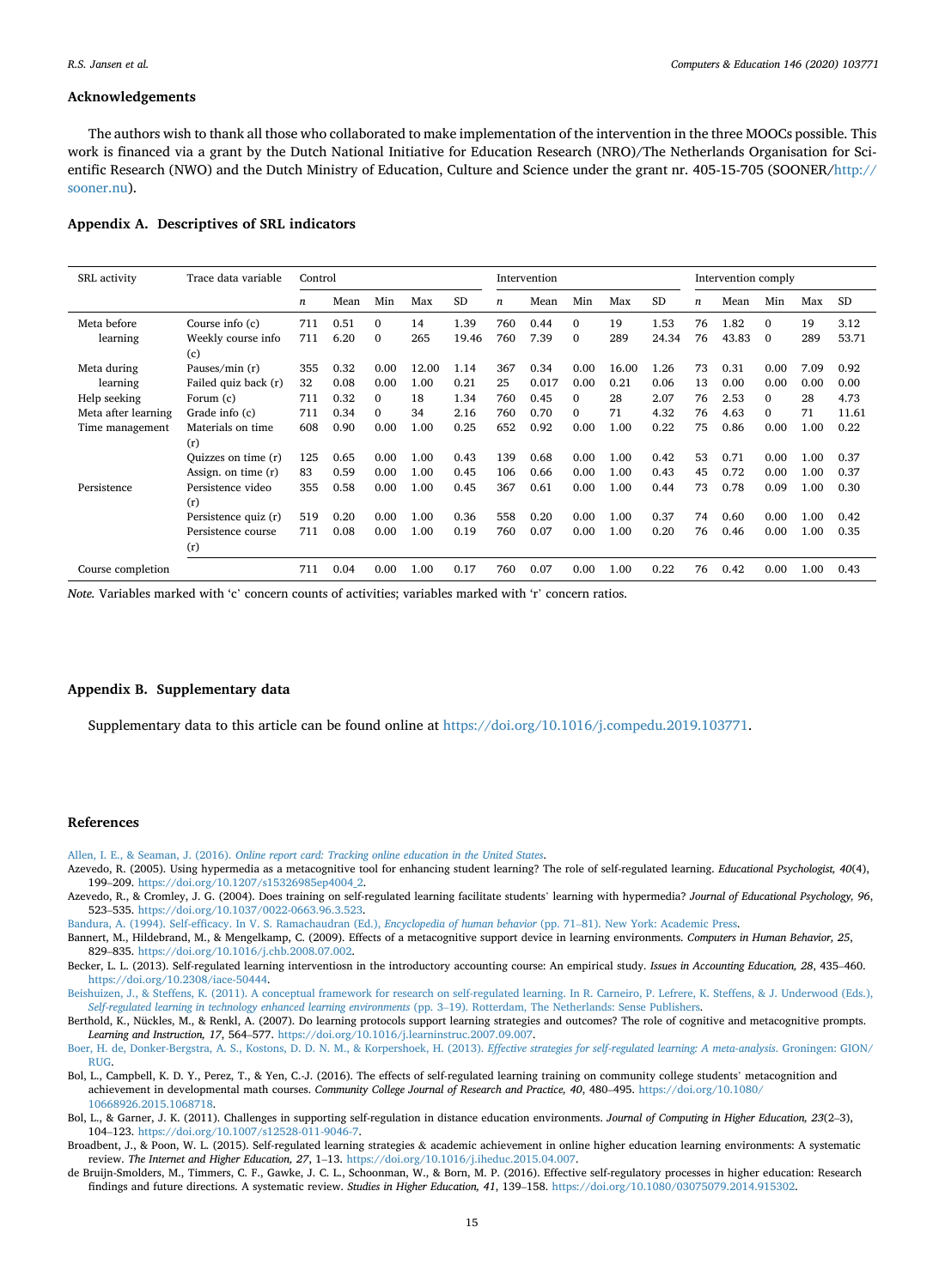- <span id="page-15-0"></span>Cicchinelli, A., Veas, E., Pardo, A., Pammer-Schindler, V., Fessl, A., Barreiros, C., et al. (2018). *Finding traces of self-regulated learning in activity streams*. ACM Press. https://doi.org/10.1145/3170358.3170381.
- Clarebout, G., & Elen, J. (2006). Tool use in computer-based learning environments: Towards a research framework. *Computers in Human Behavior, 22*(3), 389–411. https://doi.org/10.1016/j.chb.2004.09.007.
- Clarebout, G., Horz, H., Schnotz, W., & Elen, J. (2010). The relation between self-regulation and the embedding of support in learning environments. *Educational Technology Research & Development, 58*, 573–587. https://doi.org/10.1007/s11423-009-9147-4.
- Davis, D., Chen, G., Van der Zee, T., Hauff, C., & Houben, G.-J. (2016). Retrieval practice and study planning in MOOCs: Exploring classroom-based self-regulated learning strategies and scale. In *Presented at the European conference on technology enhanced learning* (pp. 57–71).
- Davis, D., Triglianos, V., Hauff, C., & Houben, G.-J. (2018). SRLx: A personalized learner interface for MOOCs. In V. Pammer-Schindler, M. Pérez-Sanagustín, H. Drachsler, R. Elferink, & M. Scheffel (Eds.), *Lifelong technology-enhanced learning* (Vol. 11082, pp. 122–135). Cham: Springer International Publishing. https:// doi.org/10.1007/978-3-319-98572-5\_10.
- DeBoer, J., Ho, A. D., Stump, G. S., & Breslow, L. (2014). Changing "course": Reconceptualizing educational variables for massive open online courses. *Educational Researcher, 43*(2), 74–84. https://doi.org/10.3102/0013189X14523038.
- Devolder, A., van Braak, J., & Tondeur, J. (2012). Supporting self-regulated learning in computer-based learning environments: Systematic review of effects of scaffolding in the domain of science education: Scaffolding self-regulated learning with CBLES. *Journal of Computer Assisted Learning, 28*, 557–573. https://doi. org/10.1111/j.1365-2729.2011.00476.x.
- Dignath, C., Buettner, G., & Langfeldt, H.-P. (2008). How can primary school students learn self-regulated learning strategies most effectively? *Educational Research Review, 3*, 101–129. https://doi.org/10.1016/j.edurev.2008.02.003.
- Dignath, C., & Büttner, G. (2008). Components of fostering self-regulated learning among students. A meta-analysis on intervention studies at primary and secondary school level. *Metacognition and Learning, 3*, 231–264. https://doi.org/10.1007/s11409-008-9029-x.
- Dirkx, K. J. H., Thoma, G.-B., Kester, L., & Kirschner, P. A. (2015). Answering questions after initial study guides attention during restudy. *Instructional Science, 43*(1), 59–71. https://doi.org/10.1007/s11251-014-9330-9.
- Dörrenbächer, L., & Perels, F. (2016). More is more? Evaluation of interventions to foster self-regulated learning in college. International Journal of Educational *Research, 78*, 50–65. https://doi.org/10.1016/j.ijer.2016.05.010.
- Dunlosky, J., & Lipko, A. R. (2007). Metacomprehension: A brief history and how to improve its accuracy. *Current Directions in Psychological Science, 16*(4), 228–232. https://doi.org/10.1111/j.1467-8721.2007.00509.x.
- Field, A. (2018). *Discovering statistics using IBM SPSS statistics* (5th ed.). Los Angeles London New Delhi Singapore Washington DC Melbourne: SAGE.
- Goda, Y., Yamada, M., Kato, H., Matsuda, T., Saito, Y., & Miyagawa, H. (2015). Procrastination and other learning behavioral types in e-learning and their relationship with learning outcomes. *Learning and Individual Differences, 37*, 72–80. https://doi.org/10.1016/j.lindif.2014.11.001.
- Greene, J. A., Hutchison, L. A., Costa, L.-J., & Crompton, H. (2012). Investigating how college students' task definitions and plans relate to self-regulated learning processing and understanding of a complex science topic. *Contemporary Educational Psychology, 37*, 307–320. https://doi.org/10.1016/j.cedpsych.2012.02.002.
- Greene, J. A., Oswald, C. A., & Pomerantz, J. (2015). Predictors of retention and achievement in a massive open online course. *American Educational Research Journal, 52*(5), 925–955. https://doi.org/10.3102/0002831215584621.
- Henderikx, M. A., Kreijns, K., & Kalz, M. (2017). Refining success and dropout in massive open online courses based on the intention–behavior gap. *Distance Education, 38*(3), 353–368. https://doi.org/10.1080/01587919.2017.1369006.
- Hew, K. F., & Cheung, W. S. (2014). Students' and instructors' use of massive open online courses (MOOCs): Motivations and challenges. *Educational Research Review, 12*, 45–58. https://doi.org/10.1016/j.edurev.2014.05.001.
- Hodges, C. B., & Kim, C. (2010). Email, self-regulation, self-efficacy, and achievement in a college online mathematics course. *Journal of Educational Computing Research, 43*, 207–223. https://doi.org/10.2190/EC.43.2.d.
- Jansen, R. S., Van Leeuwen, A., Janssen, J., & Kester, L. (2018). Validation of the revised self-regulated onilne learning questionnaire. *Lifelong Technology-Enhanced Learning, 11082*, 116–121.
- Jordan, K. (2014). Initial trends in enrolment and completion of massive open online courses. *The International Review of Research in Open and Distributed Learning, 15*  (1). https://doi.org/10.19173/irrodl.v15i1.1651.
- Kizilcec, R. F., & Halawa, S. (2015). Attrition and achievement gaps in online learning. In *Presented at the L@S* (pp. 57–66). Vancouver, CA: ACM Press. https://doi. org/10.1145/2724660.2724680.
- Kizilcec, R. F., Pérez-Sanagustín, M., & Maldonado, J. J. (2016). Recommending self-regulated learning strategies does not improve performance in a MOOC. In *Presented at the L@S* (pp. 101–104). ACM Press. https://doi.org/10.1145/2876034.2893378.
- Kizilcec, R. F., Pérez-Sanagustín, M., & Maldonado, J. J. (2017). Self-regulated learning strategies predict learner behavior and goal attainment in Massive Open Online Courses. *Computers & Education, 104*, 18–33. https://doi.org/10.1016/j.compedu.2016.10.001.
- Kizilcec, R. F., Piech, C., & Schneider, E. (2013). *Deconstructing disengagement: Analyzing learner subpopulations in massive open online courses*. Leuven, Belgium: Presented at the LAK.
- Lamb, A., Smilack, J., Ho, A., & Reich, J. (2015). Addressing common analytic challenges to randomized experiments in MOOCs: Attrition and zero-inflation. In *Proceedings of the second (2015) ACM conference on learning @ scale - L@S '15* (pp. 21–30). Vancouver, BC, Canada: ACM Press. https://doi.org/10.1145/ 2724660.2724669.
- Lee, T.-H., Shen, P.-D., & Tsai, C.-W. (2008). Applying web-enabled problem-based learning and self-regulated learning to add value to computing education in Taiwan's vocational schools. *Educational Technology & Society, 11*(3), 13–25.
- Lerche, T., & Kiel, E. (2018). Predicting student achievement in learning management systems by log data analysis. *Computers in Human Behavior*. https://doi.org/ 10.1016/j.chb.2018.06.015.
- Littlejohn, A., Hood, N., Milligan, C., & Mustain, P. (2016). Learning in MOOCs: Motivations andself-regulated learning in MOOCs. *Internet and Higher Education, 29*, 40–48. https://doi.org/10.1016/j.iheduc.2015.12.003.
- Low, R., & Sweller, J. (2014). The modality principle in multimedia learning. In R. E. Mayer (Ed.), *The Cambridge handbook of multimedia learning* (2nd ed., pp. 227–246). Cambridge: Cambridge University Press.
- Maldonado-Mahauad, J., Pérez-Sanagustín, M., Kizilcec, R. F., Morales, N., & Munoz-Gama, J. (2018). Mining theory-based patterns from big data: Identifying selfregulated learning strategies in Massive Open Online Courses. *Computers in Human Behavior, 80*, 179–196. https://doi.org/10.1016/j.chb.2017.11.011.
- Masui, C., & De Corte, E. (2005). Learning to reflect and to attribute constructively as basic components of self-regulated learning. *British Journal of Educational Psychology, 75*, 351–372. https://doi.org/10.1348/000709905X25030.
- Mayer, R. E., & Chandler, P. (2001). When learning is just a click away: Does simple user interaction foster deeper understanding of multimedia messages? *Journal of Educational Psychology, 93*(2), 390–397. https://doi.org/10.1037//0022-0663.93.2.390.
- Mayer, R. E., & Moreno, R. (2003). Nine ways to reduce cognitive load in multimedia learning. *Educational Psychologist, 38*(1), 43–52. https://doi.org/10.1207/ S15326985EP3801\_6.
- Min, L., & Jingyan, L. (2017). Assessing the effectiveness of self-regulated learning in MOOCs using macro-level behavioural sequence data. In *Proceedings of EMOOCs 2017* (pp. 1–9) (Madrid, Spain).
- Miyazou, T., & Anderson, T. (2013). Interaction equivalency in an OER, MOOCs and informationlearning era. *Journal of Interactive Media in Education*, 1–15. https:// doi.org/10.5334/2013-09.
- Pérez-Álvarez, R., Maldonado-Mahauad, J., & Pérez-Sanagustín, M. (2018). Tools to support self-regulated learning in online environments: Literature review. In V. Pammer-Schindler, M. P�erez-Sanagustín, H. Drachsler, R. Elferink, & M. Scheffel (Eds.), *Lifelong technology-enhanced learning* (Vol. 11082, pp. 16–30). Cham: Springer International Publishing. https://doi.org/10.1007/978-3-319-98572-5\_2.
- Peverly, S. T., Brobst, K. E., Graham, M., & Shaw, R. (2003). College adults are not good at self-regulation: A study on the relationship of self-regulation, note taking, and test taking. *Journal of Educational Psychology, 95*(2), 335–346. https://doi.org/10.1037/0022-0663.95.2.335.